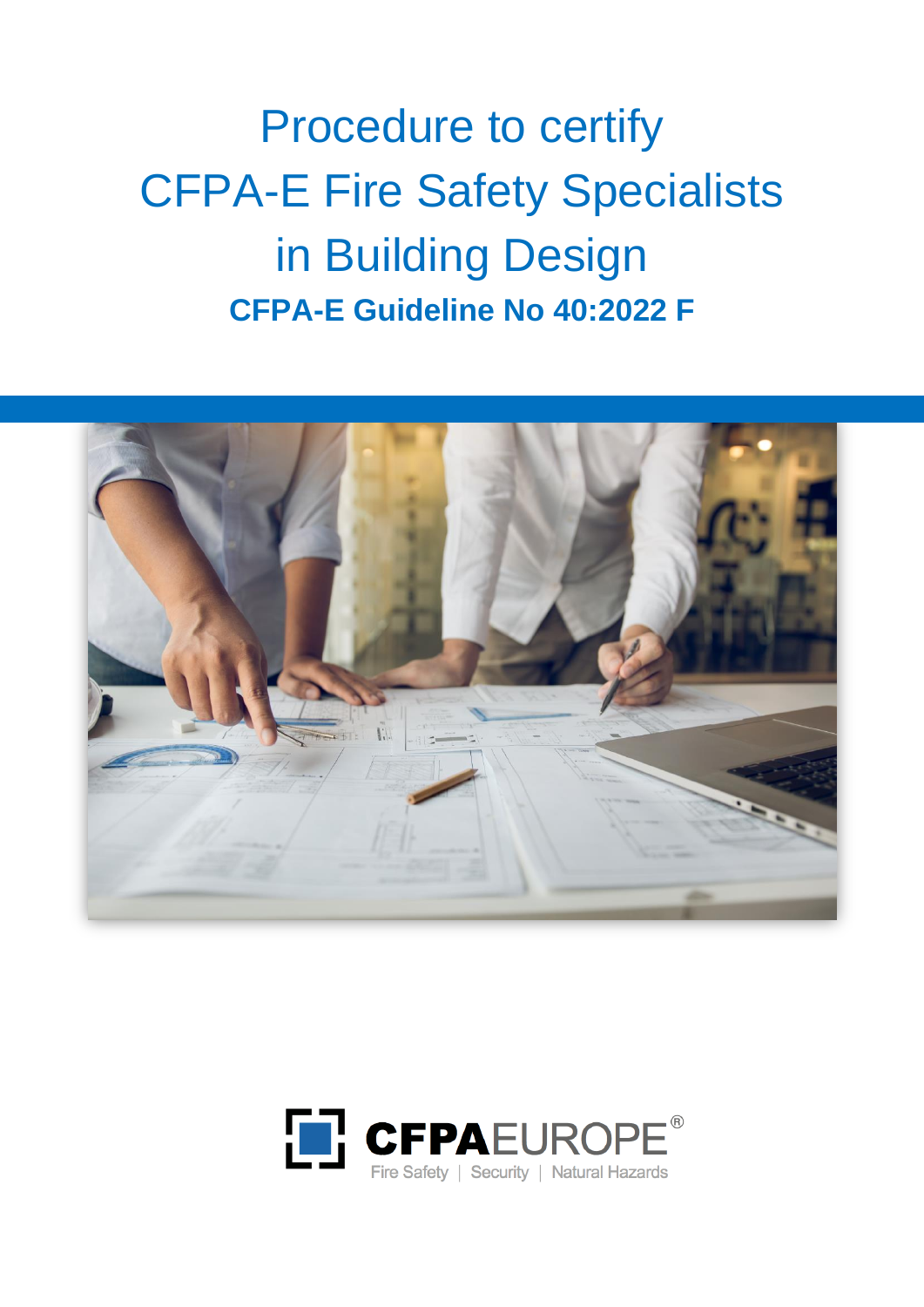**The CFPA Europe develops and publishes common guidelines about fire safety, security, and natural hazards with the aim to achieve similar interpretation and to give examples of acceptable solutions, concepts, and models. The aim is to facilitate and support fire protection, security, and protection against natural hazards across Europe, and the whole world.**

**Today fire safety, security and protection against natural hazards form an integral part of a modern strategy for survival, sustainability, and competitiveness. Therefore, the market imposes new demands for quality.**

**These Guidelines are intended for all interested parties and the public. Interested parties includes plant owners, insurers, rescue services, consultants, safety companies and the like so that, in the course of their work, they may be able to help manage risk in society.**

**The Guidelines reflect best practice developed by the national members of CFPA Europe. Where these Guidelines and national requirements conflict, national requirements shall apply.**

**This Guideline has been compiled by the Guidelines Commission in association with the Training Commission and is adopted by the members of CFPA Europe.**

**More information: [www.cfpa-e.eu](http://www.cfpa-e.eu/)**



Chairman Chairman

Jesper Ditlev **Hardy Rusch** Hardy Rusch

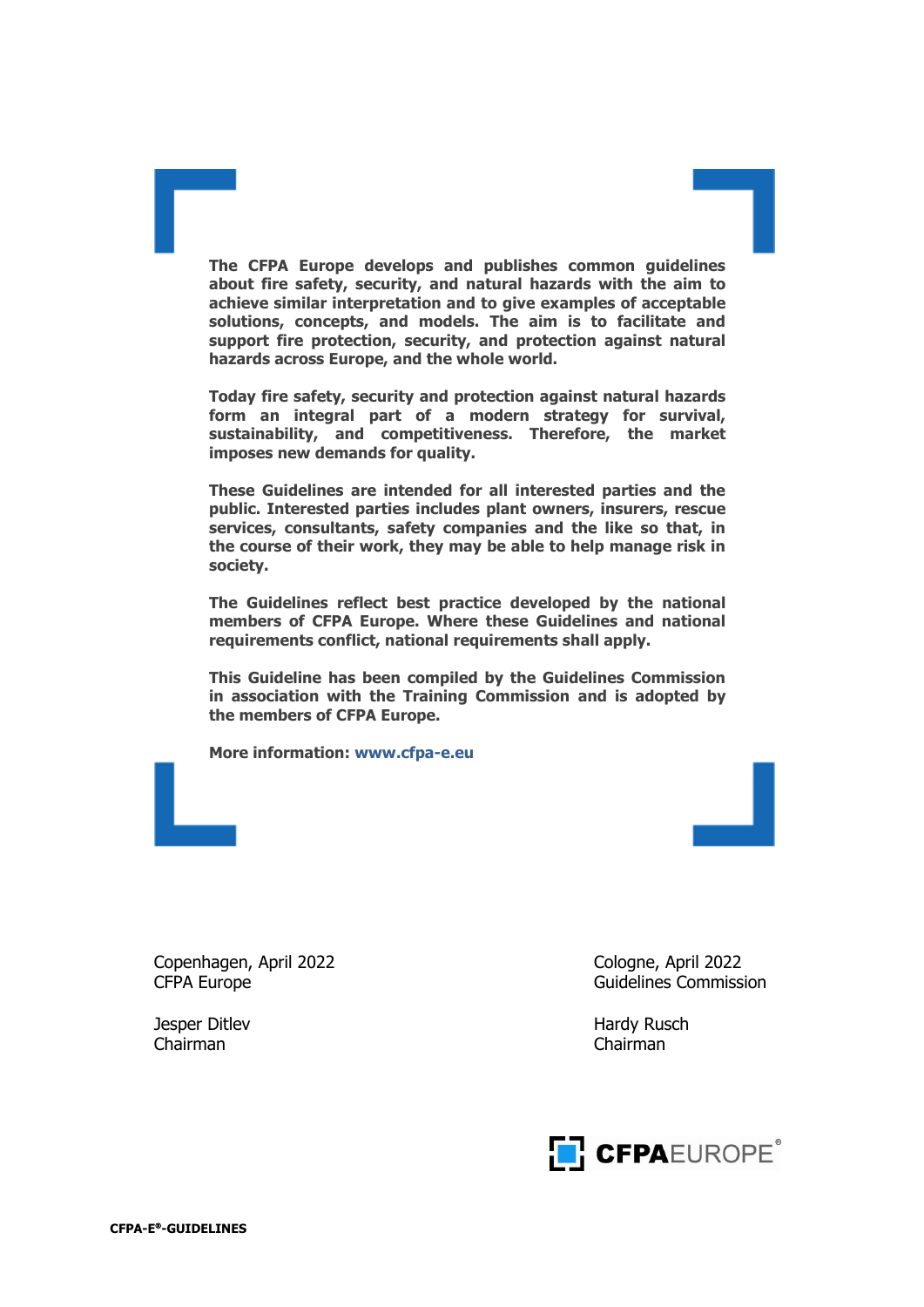#### **Contents**

| 3 |       |                                                                                    |  |  |  |
|---|-------|------------------------------------------------------------------------------------|--|--|--|
| 4 |       | Requirements to be eligible as CFPA-E Fire Safety Specialist in Building Design  5 |  |  |  |
|   | 4.1   |                                                                                    |  |  |  |
|   | 4.2   |                                                                                    |  |  |  |
|   | 4.3   |                                                                                    |  |  |  |
|   | $5 -$ | Recommended curriculum content for a Fire Safety Specialist in Building Design 8   |  |  |  |
|   | 5.1   |                                                                                    |  |  |  |
|   | 5.2   |                                                                                    |  |  |  |
|   |       |                                                                                    |  |  |  |
|   | 6.1   |                                                                                    |  |  |  |
|   | 6.2   |                                                                                    |  |  |  |
|   | 6.2.1 |                                                                                    |  |  |  |
|   | 6.2.2 |                                                                                    |  |  |  |
|   | 6.3   |                                                                                    |  |  |  |
|   | 6.4   |                                                                                    |  |  |  |
|   | 6.5   |                                                                                    |  |  |  |
|   | 7     |                                                                                    |  |  |  |
|   | 7.1   |                                                                                    |  |  |  |
|   | 7.2   |                                                                                    |  |  |  |
|   |       |                                                                                    |  |  |  |
|   | 8.1   |                                                                                    |  |  |  |
|   | 8.2   |                                                                                    |  |  |  |
|   |       |                                                                                    |  |  |  |
|   |       |                                                                                    |  |  |  |

Key words: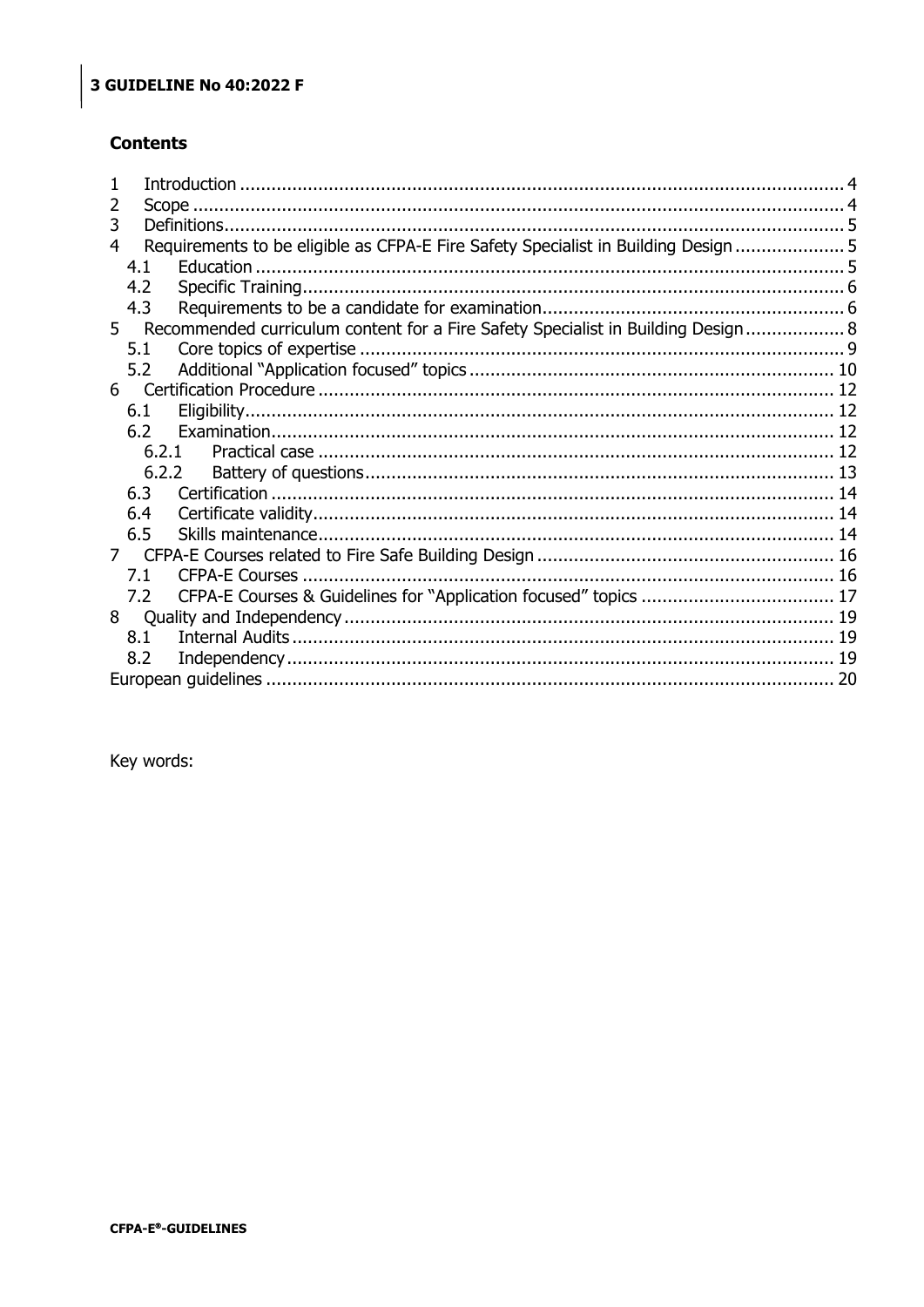## <span id="page-3-0"></span>**1 Introduction**

The field of fire protection in building design has developed t throughout the world, including Europe. Due to its basis in science, the areas in which fire prevention knowledge could potentially be applied are many, but at present application of this knowledge is limited. There are gaps regarding fire and its possible interactions with the building environment and occupants.

As an alternative to conventional methods, such as prescriptive code application, fire safety design methods are often applied to provide a holistic fire safety concept that specifically adapts to the environmental conditions and hazard of any building like a tailored suit. This approach is particularly useful for innovative designed buildings, where the conditions are not adequately covered by prescriptive building regulations.

The application and acceptance of fire safe building design differs between the various European countries. Few countries have requirements (for example, a university degree or a diploma in Fire Protection Engineering) for qualification of practitioners. In many countries, there are still limitations to the application of this method. In some countries a performancebased approach must be accepted by authorities on national, regional or local level

In all the processes involved on a site up to when the fire protection concept is implemented on site, the designer plays a very important role, and should be able to demonstrate knowledge of the principles of engineering that are to be applied in this case. This guideline "Procedure to Certify CFPA-E Fire Safety Specialists in Building Design" describes the minimum qualification requirements for a specialist to be considered by the CFPA-E for certification as a CFPA-E Fire Safety Specialist in the field of Building Design.

This guideline forms the basis for the CFPA Europe to recognise the knowledge of an individual, by obtaining the status of a "CFPA-E Fire Safety Specialist in Building Design". National requirements for Fire Safety Specialists in this field shall be considered. By obtaining the status of "CFPA-E Fire Safety Specialist in Building Design", CFPA-E endorses the knowledge and experience of a certain individual having this status, but this status brings no legal competency without fulfilling the national requirements of each country.

# <span id="page-3-1"></span>**2 Scope**

There is a need for European recognized diplomas and a European approach to accreditation and registration or certification of fire safety Specialists in building design and other fire safety practitioners in Europe. The approach needs to be based on established levels of competency appropriate to their roles. Qualification of practitioners has been identified by several organizations as an important part of the professional recognition of fire safety engineers worldwide.

This Guideline presents a comprehensive procedure to qualify and recognize the knowledge and experience of a Fire Safety Specialist in Building Design as defined in Section 3, with the curriculum and competencies described in Section 5. The procedure is developed, supported and recognized by the CFPA-E and its member Associations.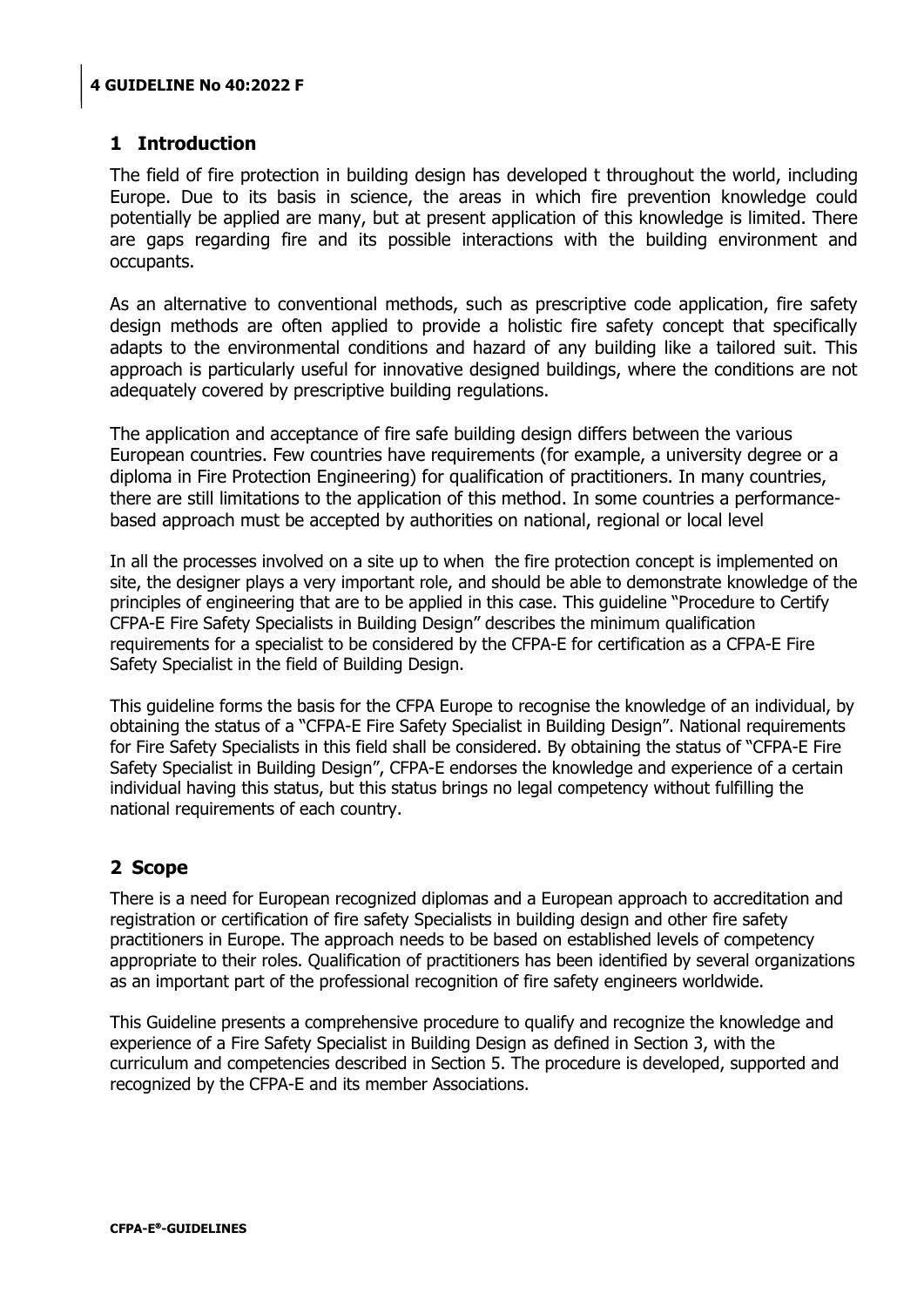## <span id="page-4-0"></span>**3 Definitions**

**Fire Safety:** Condition of built environment, where the individually existing fire hazards and risks to persons and the environment are reduced to an acceptable or tolerable level thereby meeting the fire safety objectives and functional requirements as outlined in building codes, regulations or insurer or building owner requirements.

The fire protection measures are intended for the fire prevention and limitation of fire and smoke propagation in the event of fire to achieve the necessary fire safety and to fulfil the additional interests of building owner and user, e.g. conservation of property, limitation of business interruption and another subsequent damage. Fire protection systems can also contribute to the preservation of life. Thus, some fire protection systems are compulsory by law.

**Fire Safe Building Design:** Procedures, which are based on scientific principles, and their application to the determination of physical characteristics of a fire in the built environment and its impact regarding fire safety, e.g. development of the temperature propagation of fire and smoke. Protection methods can be taken into account in the design parameters of a fire safe building. Protection methods include the design of passive and active systems that fulfil the fire safety objectives. The design procedure may rely on installation rules, calculation procedures, experimental evaluations and operational arrangements.

**CFPA-E Fire Safety Specialist in Building Design (CFPA-E BDS):** A person who has successfully demonstrated knowledge, skills and experience in Fire Safe Building Design in terms of the criteria outlined in this document.

**Examination Committee:** Entity composed of voluntary members from the CFPA-E Association. The committee will prepare the wording of the examination, and will submit it to every member country of CFPA-E association willing to implement the certification procedure in its country.

**Examination Board:** In every member country willing to implement this certification procedure, the local CFPA-E Association will appoint suitable persons to the Examination Board, which will evaluate applicants in terms of the competency requirements outlined in this document. The examination board will be composed of at least 3 members from different fields related to fire safety (for example, fire brigades, insurers, consultants, construction companies). It 's up to every national Association to decide the components of the board in that country.

## <span id="page-4-1"></span>**4 Requirements to be eligible as CFPA-E Fire Safety Specialist in Building Design**

#### <span id="page-4-2"></span>**4.1 Education**

The title of CFPA-E Fire Safety Specialist in Building Design can be awarded to any candidate with a **proportional balance of education and experience**; and who has successfully passed an examination attesting to that level of education and experience.

The curriculum needs to have a good foundation of mathematics, physics, chemistry and engineering practice. These feed into good skills in fluid mechanics, thermodynamics, heat transfer, etc, which in turn underpins fire dynamics and the understanding of fire and smoke spread which is fundamental for the knowledge of fire safe building design.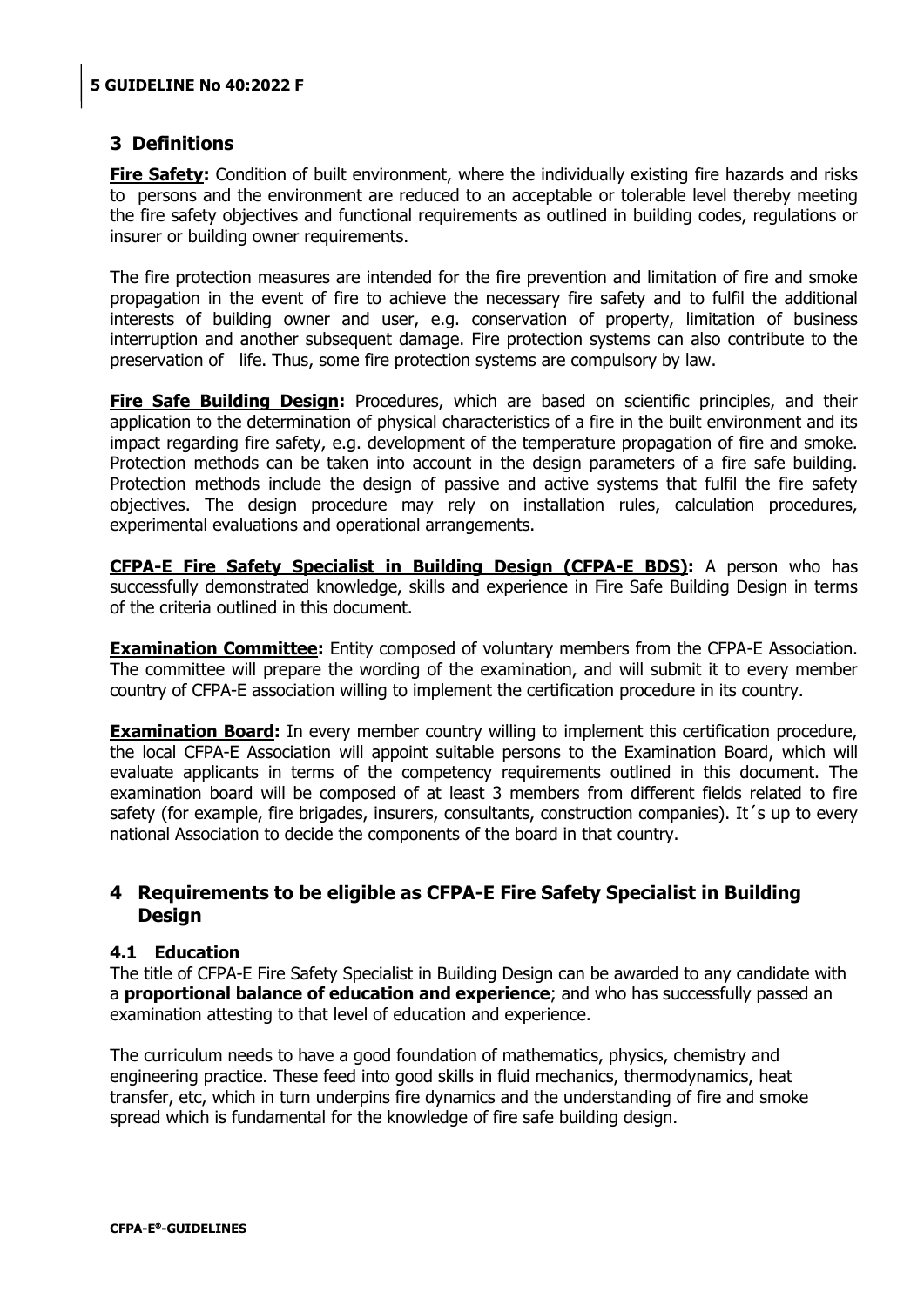Candidates with the following educational background are eligible to apply for CFPA-E BDS registration:

- Master"s degree (at least 4 years) in Fire Safety related discipline from an accredited college or university. These programs are geared toward the development of theoretical skills, and consist of a sequence of courses on fire safety fundamentals and design, built on a foundation of physics, mathematics and science courses.
- Bachelor's degree (at least 3 years) in Fire Safety related discipline from an accredited college or university. These programs are oriented toward application, and provide their students the basics in physics, mathematics and science courses.

To be eligible as a CFPA-E BDS candidate, the background education must include specific subject matter as specified in the next subchapter.

In every case, candidates will also have to demonstrate professional experience in the field of fire safety.

#### <span id="page-5-0"></span>**4.2 Specific Training**

CFPA-E offers specific training modules in fire safety throughout Europe. In addition, some colleges and universities offer programs and individual courses in topics related to fire protection engineering.

In fire safety, as in other scientific disciplines, experience is required to become a specialist. Experience can also be a good supplement of specific training courses in a certain field.

Every candidate must have completed the education and specific training with professional experience. The years of experience needed to be eligible will be different depending on the education and training base of each candidate.

Experience shall include the project-related use of specific design tools, for example (not an exhaustive list):

- Ouantitative and qualitative risk analyse methods.
- Hydraulic calculation software.
- Calculation of Fire performance of structures.
- Fluid dynamic design tools.
- Smoke extraction calculation.
- Evacuation modelling software.
- Fire and Smoke modelling software.

#### <span id="page-5-1"></span>**4.3 Requirements to be a candidate for examination**

The candidates to the examination as CFPA-E BDS must demonstrate that they fulfil the requirements stated in the next subchapters regarding Education, Specific training, and Professional Experience.

Candidates must attain at least 50 points to be eligible for examination. A minimum of 10 points in each of the categories are needed.

Candidates in possession of a Master in Fire Safety Engineering, accredited by a Professional Engineering Institution, shall only demonstrate at least 10 points coming from "Professional Experience" category.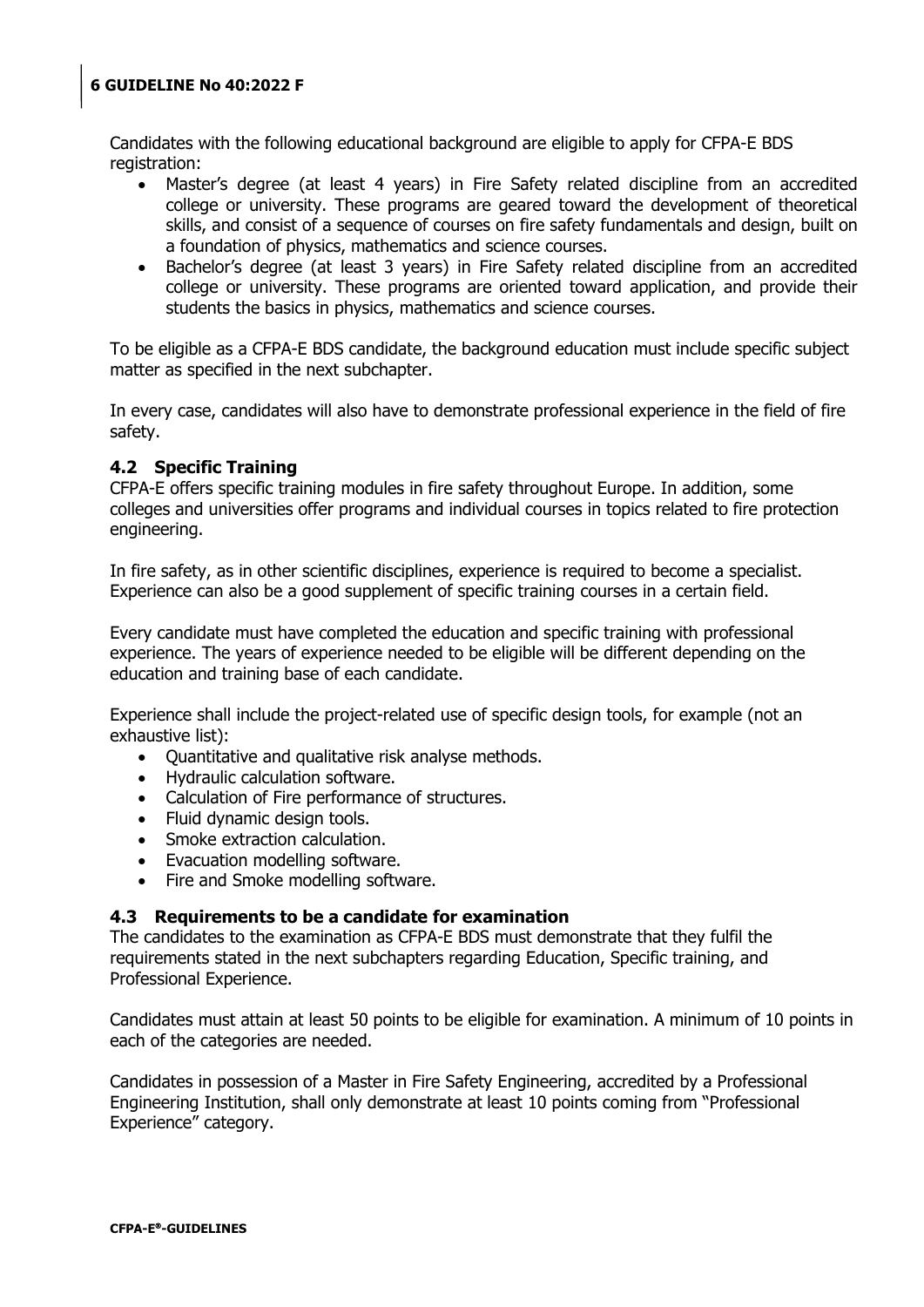| <b>CATEGORY</b>                   | <b>CRITERIA</b>                                                                                                                                             | <b>POINTS</b> | <b>ACCEPTABLE</b><br><b>DOCUMENTATION</b>                                                                                                        |
|-----------------------------------|-------------------------------------------------------------------------------------------------------------------------------------------------------------|---------------|--------------------------------------------------------------------------------------------------------------------------------------------------|
| <b>EDUCATION</b>                  | Master (at least 4 years) in<br>Engineering (other than Fire<br>Engineering), Architecture, Applied<br>Physics or similar disciplines.                      | 20            | Diploma copy                                                                                                                                     |
|                                   | Bachelor's degree (at least 3<br>years) in Fire Safety Disciplines                                                                                          | 20            |                                                                                                                                                  |
|                                   | Bachelor's degree (at least 3<br>years) in Engineering (other than<br>Fire Safety Disciplines),<br>Architecture, Applied Physics or<br>similar disciplines. | 10            |                                                                                                                                                  |
|                                   | Master (at least 4 years) in other<br>disciplines and at least 60 ECTS<br>credits in Fire Safety related<br>disciplines                                     | 20            |                                                                                                                                                  |
|                                   | Bachelor's degree (at least 3<br>years) in other disciplines and at<br>least 60 ECTS credits in Fire Safety<br>related disciplines                          | 10            |                                                                                                                                                  |
| <b>TRAINING</b>                   | CFPA-E Basic Fire Safety Engineer<br>Training Program as described in<br>section 7.1                                                                        | Max. 20       | Certificate or Diploma<br>(including<br>examination)                                                                                             |
|                                   | <b>CFPA-E Application-Focused Fire</b><br>Protection courses as described in<br>section 7.2                                                                 | Max. 10       |                                                                                                                                                  |
|                                   | Other Fire Safety courses (1 point/<br>30h course)                                                                                                          | Max. 10       |                                                                                                                                                  |
|                                   | Project Director (10 points/year)                                                                                                                           | Unlimited *   |                                                                                                                                                  |
| PROFESSIONAL<br><b>EXPERIENCE</b> | Responsible for one area in the<br>project (5 points/year)                                                                                                  | Unlimited *   | <b>Fire Safety</b><br><b>Engineering Design</b>                                                                                                  |
|                                   | Responsible for one area in the<br>project (5 points/year)                                                                                                  | Unlimited *   | Brief (FEDB) or;<br>Curriculum Vitae and<br>list of references<br>witnessed by at least<br>two persons working<br>in the field of fire<br>safety |

Table 1. Requirements to be a candidate for examination to CFPA-E BDS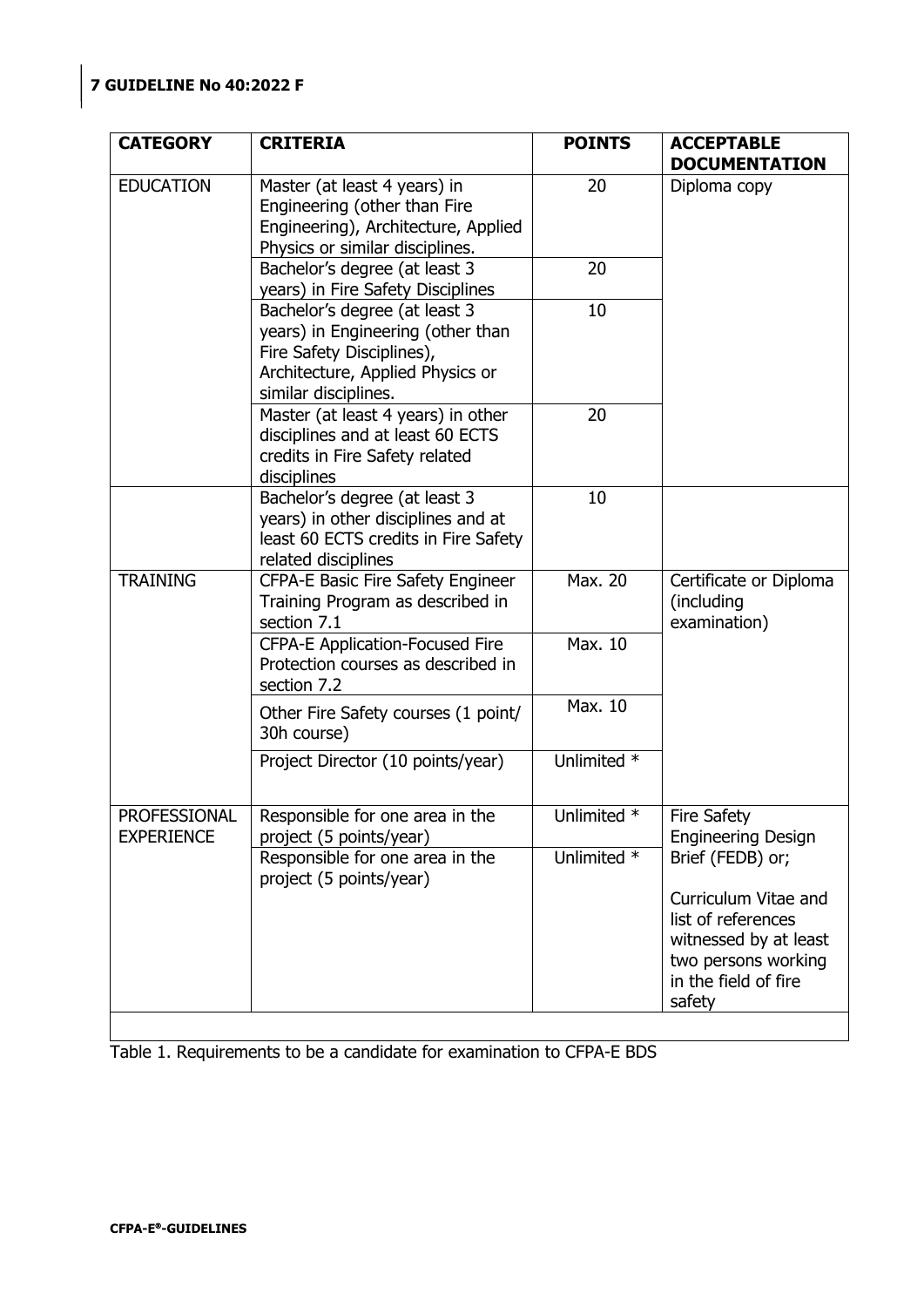Education degrees shall be documented through a diploma copy issued by the University or College, specifying the degree obtained and duration.

Training shall be documented through a certificate or diploma, issued by the course organizer. The course must include an examination on the training topics to check the course has been profitable for the student.

Professional experience shall be demonstrated by the presentation of a Fire Safety Engineering Design Brief (FEDB) of the project, with the following minimum content:

- Project Scope. Define scope/extent of fire safety engineering works e.g. new construction of a building, additions and alterations to partial building or whole building or renovation of an existing building for a change of use.
- Structure of the project; responsibility areas.
- Applicant's area of responsibility within the project.
- Duration of the project.
- Safety objectives and Acceptance criteria.
- Building characteristics: Description, proximity to neighbouring buildings, number of floors and general layout.
- Occupant characteristics: Occupant load, physical attributes, awareness level…
- Choice of Fire Scenarios: Describe the plausible fire scenarios considered, why they were used and identify the "worst credible" fire scenario.
- Design parameters: Identify and select design parameters, e.g. design fire, design occupant groups.
- Method of evaluation. The evaluation should include description of the analysis method and the design tools used; any computational tools used should be discussed along with the input and output.
- Assumptions and Limitations.
- Conclusions.

The candidate will also present a responsible declaration indicating how much time was directly involved in the project.

In the case of FEDB being unavailable, experience shall be demonstrated by a Curriculum Vitae witnessed by two persons working in the field of fire safety or building design. The applicant and the witnesses shall not be related to each other. In addition to the CV, the applicant shall provide a list of references, with approximations on time spent on the project and the contents of the applicant's attribution to the project in detail. The list of references shall also be witnessed, to be true by two persons working in the field of fire safety or building design.

## <span id="page-7-0"></span>**5 Recommended curriculum content for a Fire Safety Specialist in Building Design**

The field of fire safe building design can be described as broad and deep. Design issues can require many levels of understanding, ranging from the qualitative understanding, to the simple calculation, the zone model and eventually CFD implementation.

The problem is that with each increasing level of complexity, the breadth of knowledge required to deliver that complexity increases. For example, only a little knowledge is required to have a qualitative understanding of smoke control. To carry out simple calculations, a knowledge of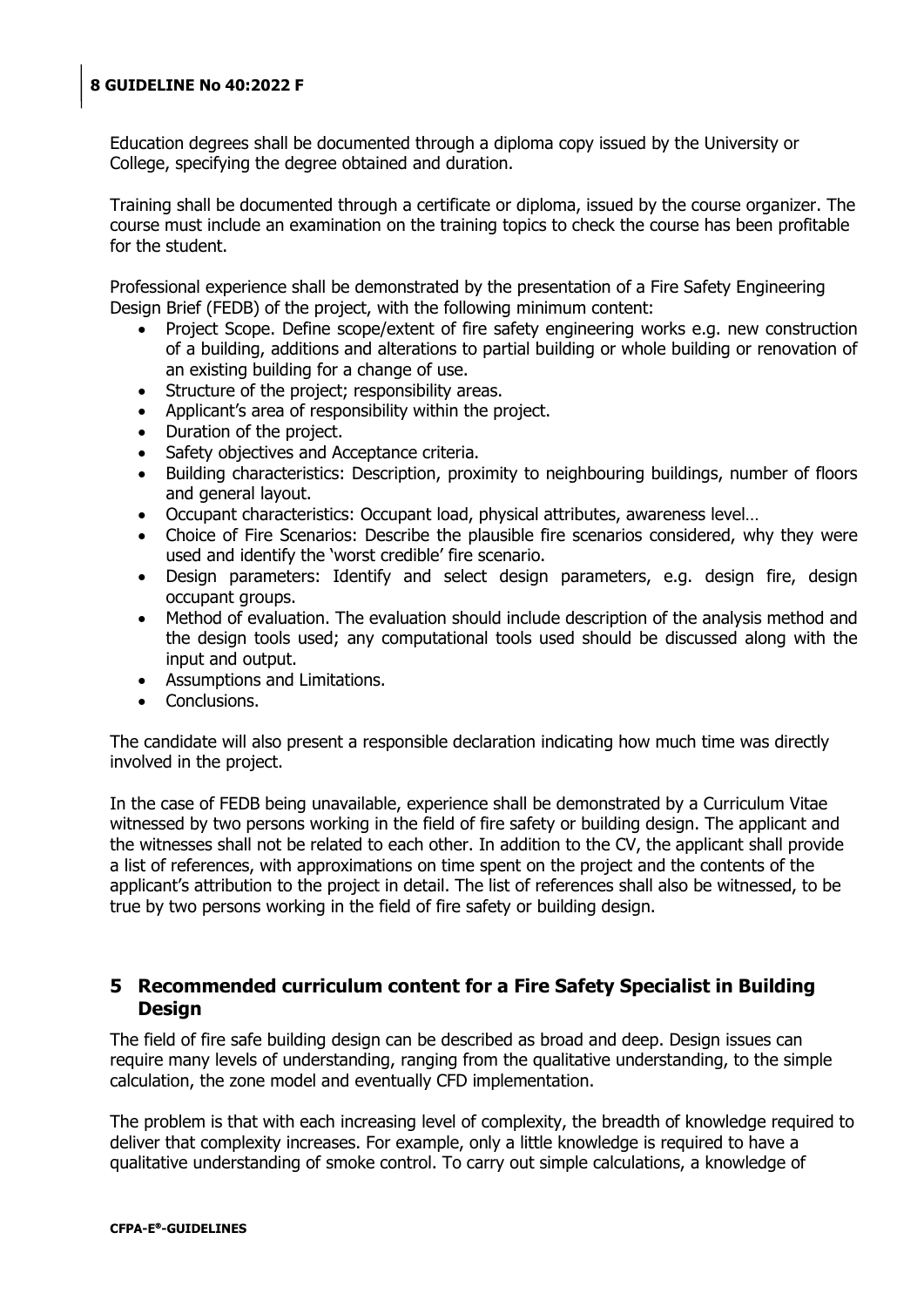mathematics is required as well. To use a zone model requires a person to spend time learning how to use the model, and to know its limitations. To use CFD to work out a smoke control problem, even more skill is required while still keeping the depth of knowledge to implement proper scenarios. Finally, to make a fire safety approach, interactions between smoke control and extinguishing systems, detection and alarm systems, and egress time, must be carefully considered and implemented in the fire scenario.

In summary, there is a limit to the amount of knowledge which one person can have. A person"s knowledge can be broad but shallow or it can be narrow but deep. It would be difficult to find any individual whose knowledge was both, broad and deep.

For these reasons, it is necessary to state a minimum level of fundamental knowledge and competence for a Fire Safety Specialist in Building Design. This minimum level is composed of core topics that the Specialist has to understand and demonstrate adequately. In a second stage, the Specialist can specialize and focus on certain topics.

The following chapters describe the core expertise topics and the additional "application focused" topics or courses. These topics generally agree with the definitions of skills and competences that constitutes a Fire Safety Specialist in Building Design. A similar approach has been defined by the Society of Fire Protection Engineers (SFPE) in their "White Paper for Professional Recognition for Fire Safety Engineering".

#### <span id="page-8-0"></span>**5.1 Core topics of expertise**

#### **Fire Dynamics and Fire Chemistry**

The objective is to understand the various stages of fire, to provide a knowledge base concerning the different methods and techniques applied in the analysis of a fire sequence and develop ability to critically examine those methods in terms of practical application. Fire Chemistry may be taught within a Fire Dynamics course to provide further background knowledge regarding combustion reactions and heat transport. Collectively, information should increase design-related skills.

#### **Fire Risk/Hazard Analysis**

The objective is to provide knowledge in the areas of probability and statistics, of the concepts, tools and methods of hazard assessment and risk analysis, and of the use and application of these in fire related scenarios. A general understanding of how fire affects people (including egress), property and society as a whole should be provided.

#### **Performance-Based Design**

The objective is to provide knowledge regarding development of fire safety engineering solutions from first principles to achieve fire performance objectives. This requires skills developed from previous fundamental fire safety engineering coursework. Various levels of design and consequences should be discussed as well as the specification of all key parameters that are the basis for the performance-based design.

#### **Building Fire Safety**

The objective is to provide a general understanding of building fire protection, code and standard concerns, and may include fundamental concepts of equivalencies and/or Performance Based Design.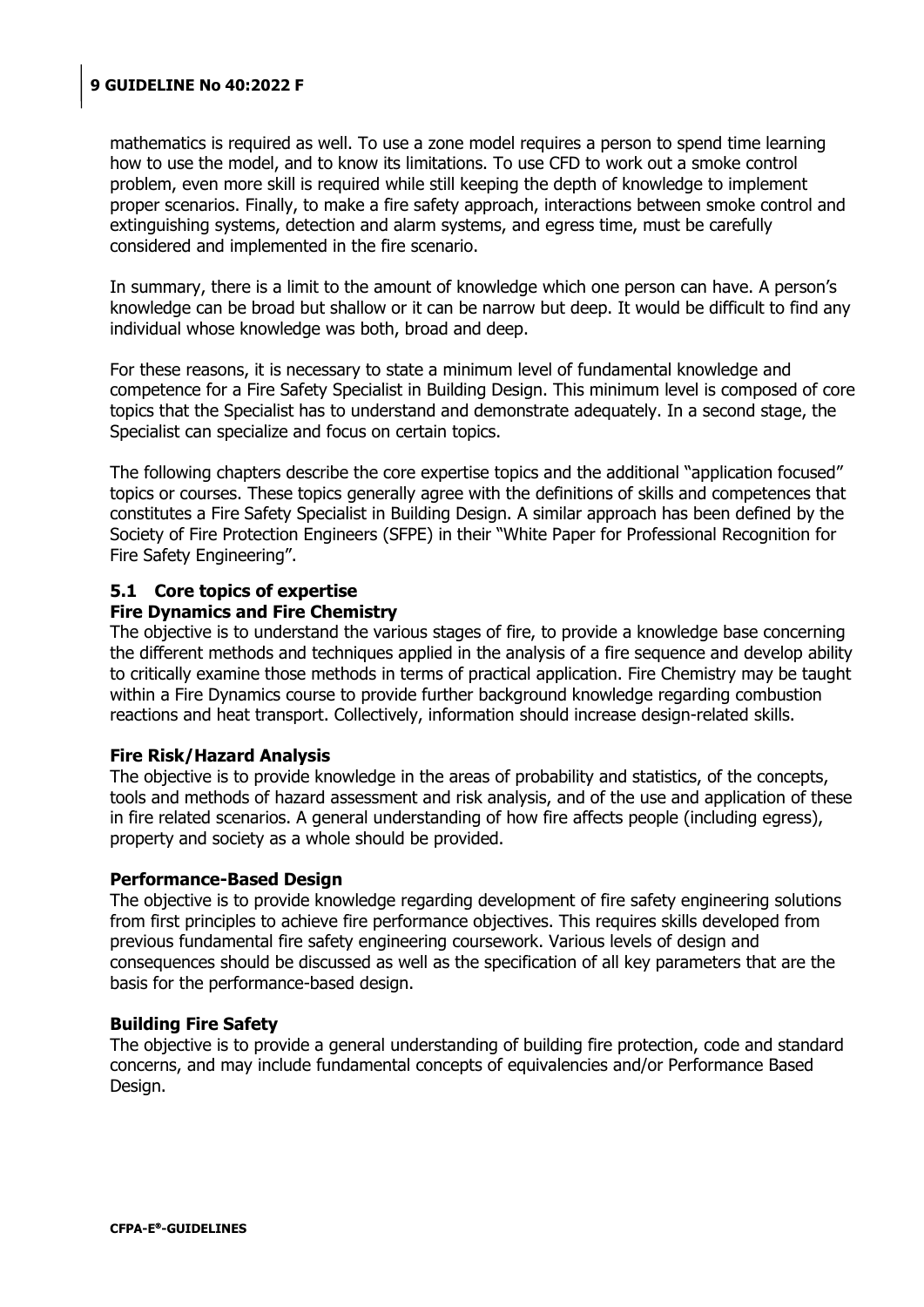#### **Fire Protection Measures**

The objective is to provide a general understanding of fire mitigation, including structural fire protection; mechanisms of escape and alarm system; water and non-water based suppression; detection systems; smoke and heat exhaust ventilation systems; general possible interactions of different fire protection measurements; fire modelling; fire testing and code and standard concerns.

## <span id="page-9-0"></span>**5.2 Additional "Application focused" topics**

#### **Fire Modelling**

The objective is to provide knowledge of zone and field (CFD) models, including the technical basis for enclosure fire model elements, the limitations of computer-based fire models and the use of current computer-based fire models for practical FSE problems.

## **Fire Testing**

The objective is to provide knowledge of test scenario, apparatus, methodologies, processes and data analysis related to fire hazards, assessment methods of fire characteristics of building materials and structures for engineering and research. It is also important that the CFSE knows the background and limits of fire tests.

#### **Water-Based Suppression**

The objective is to provide knowledge of fundamental principles, design criteria and installation requirements for water-based and foam water fire suppression systems, including, classification of occupancy hazards in order to establish the proper sprinkler design criteria, the design of sprinkler and water mist systems for the specific construction features and occupancy involved, and the effects of various forms of heat transfer and oxygen displacement characteristics relating to waterbased suppression.

#### **Special Hazards – Non water-based suppression**

The objective is to provide knowledge of fundamental principles, design criteria and installation requirements for non-water based fire suppression (including halon, carbon dioxide, inert gas, halocarbon agents, and dry chemical) used in different types of application (deluge, and local applications.

#### **Detection, Alarm & Smoke control Systems**

The objective is to provide knowledge of fundamental principles, design criteria and installation requirements for fire detection, occupant notification and smoke control systems, including how to analyze, evaluate, and specify these systems.

#### **Explosion Prevention & Protection**

The objective is to provide basic knowledge related to deflagrations and detonations and methods used to prevent ignition and limit the effects of deflagrations, including explosion suppression systems and pressure resistant & pressure relieving construction; BLEVE theory and prevention.

#### **Structural Fire Protection**

The objective is to provide knowledge regarding the impact of fire exposure on materials used in construction assemblies, the role various construction features play in the fire resistance of the assembly and the application of mechanics and heat transfer engineering principles. Computer based analysis of structures exposed to fire.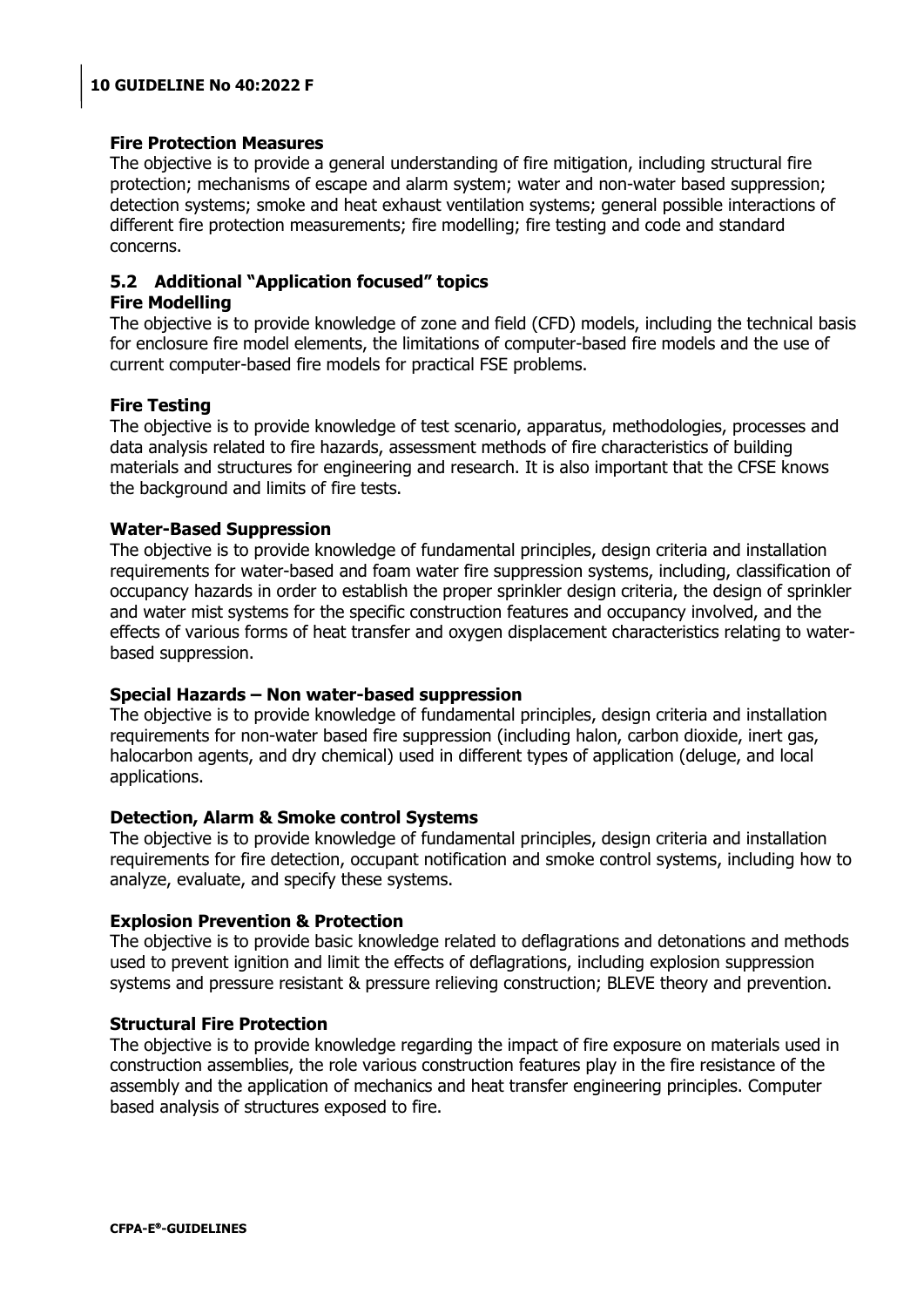#### **Fire Investigation**

The objective is to provide knowledge of fire investigation with regard to gathering and interpreting fire scene evidence; utilizing laboratory forensic testing; researching related codes, standards & technical reports and re-construction of the fire scenario with physical and numerical models.

#### **Fire Protection Related Codes & Standards**

The objective is to provide knowledge of the use and application of building codes and related reference standards, including both active and passive fire protection, people evacuation, interaction between systems.

#### **Egress and Life Safety Analysis**

The objective is to provide knowledge of human behaviour in fire, including physiological and psychological response, decision-making and movement and of approaches, tools and methods to integrate this knowledge with knowledge gained from other courses to evaluate life safety issues in the event of fire. While a basic knowledge may be provided within several other separate courses, focused applications level course work is helpful for those students that will design egress systems, including special situations using performance-based designs with complicated occupancies that potentially modify human behaviour.

#### **Storage & Transportation of Hazardous Materials**

The objective is to provide knowledge of the handling, transportation and storage of hazardous materials including limitations of amounts stored, determination of required separation distances and proper identification. Such information may be of particular interest to those that work in public service or are responsible for public transportation of such materials.

#### **Management of Wildland-Urban interface Fires**

The objective is to provide knowledge regarding technological, economic, social and political issues affecting fire management in the interface of rural and urban areas. Includes related codes and standards, fire risk analysis, evacuation and incident response planning.

#### **Industrial Fire Safety**

The objective is to use principles of fire dynamics, heat transfer and thermodynamics are combined with a general knowledge of automatic detection and suppression systems to analyze fire protection requirements for generic industrial hazards. Topics covered include safe separation distances, plant layout, hazard isolation, smoke control, warehouse storage, and flammable liquid processing and storage. Historic industrial fires influencing current practice on these topics can also be discussed.

#### **Consequence Analysis**

The objective is to provide an introduction to the field of Consequence Estimations, within the fire safe building design operational field. It will also form a valuable complement to the course, Fire Risk Analysis, insofar as the consequences of undesirable leakages of gases and liquids are concerned.

#### **Risk Based Land Use Planning**

The objective is to provide the applicant with sufficient knowledge to allow collaboration at early stages in the planning process so that risk analyses can be included and used to create a base at a strategic stage of the planning work where the objective is a robust and sustainable society.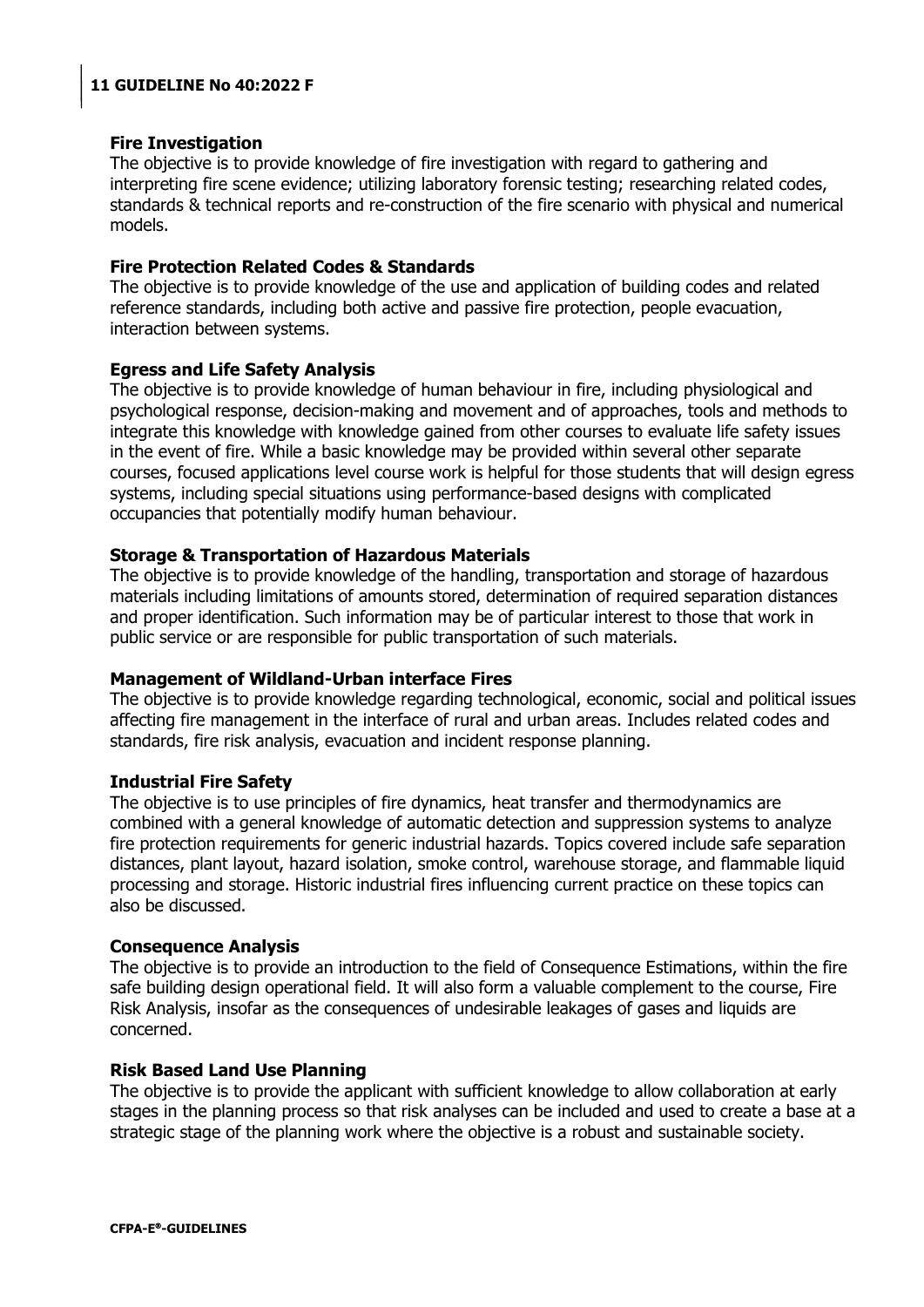## <span id="page-11-0"></span>**6 Certification Procedure**

#### <span id="page-11-1"></span>**6.1 Eligibility**

The candidates to the examination as CFPA-E BDS must demonstrate that they fulfil the requirements stated in Section 4 "Requirements to be a candidate for examination". The supporting documents are to be submitted to the CFPA-E member association in the country where the applicant wishes to do the exam. All the documentation must be sent in the official local language of the country or in English.

An examination committee will study the documents and decide how many points can be achieved by the applicant. Where the applicant obtains the minimum number of points to be eligible, they will be permitted to undertake the competence evaluation.

#### <span id="page-11-2"></span>**6.2 Examination**

All the candidates must pass a competency exam to demonstrate their competence as Fire Safety Specialist in Building Design. The examination will be offered by the CFPA-E member association in each country. The examination requirements and standards will be similar level in all countries. To ensure this, an examination committee will develop the contents of the exam. The examination committee will be composed of voluntary members of the CFPA-E associations that are willing to implement the certification process.

The exam will have two parts, a practical case for designing the adequate fire safety measures, and a battery of questions related to different aspects of fire safe building design.

#### <span id="page-11-3"></span>**6.2.1 Practical case**

The wording of the case will provide information about the functionality and activities carried out in the building: construction, occupancies, occupants' characteristics, etc.

The examination committee would be responsible for developing the wording of the practical case. The practical case must cover the applications of the principles of fire safety engineering including the approach and development of the fire safety concept for a certain building or industry. The committee will provide 5 fire safety objectives to be met in the scenario referred to in the statement of the case. The candidate will choose 3 of the 5 objectives and will develop a fire safety concept to meet these objectives. As an example, some of these objectives can be: Ensuring a safe evacuation, guarantee the continuity of activity, contain the fire smoke in a limited area, avoid the collapse of the building structure under a fire condition, etc.

The candidate will apply a technical base to make the safety approach: prescriptive or voluntary design codes, technical publications, engineering handbooks, and in general, every document that can be used to justify the validity of the solution proposed. If some calculations are needed to prove the performance of the solution, they shall be included in the dossier. For those requirements that cannot be fulfilled under a prescriptive design method, the applicant will develop a solution based on the application of a Performance Based Design method that will provide at least an equivalent fire safety level. The safety approach is based on the procedure described in the SFPE Engineering Guide to Performance-Based Fire Protection. The candidate will have two months to study the case and make a fire protection approach.

The proposal with the Fire Safety approach will be submitted to the local CFPA-E member association, where an examination board will evaluate the solution. The candidate will be summoned to describe and defend his proposal in front of this examination board. The board will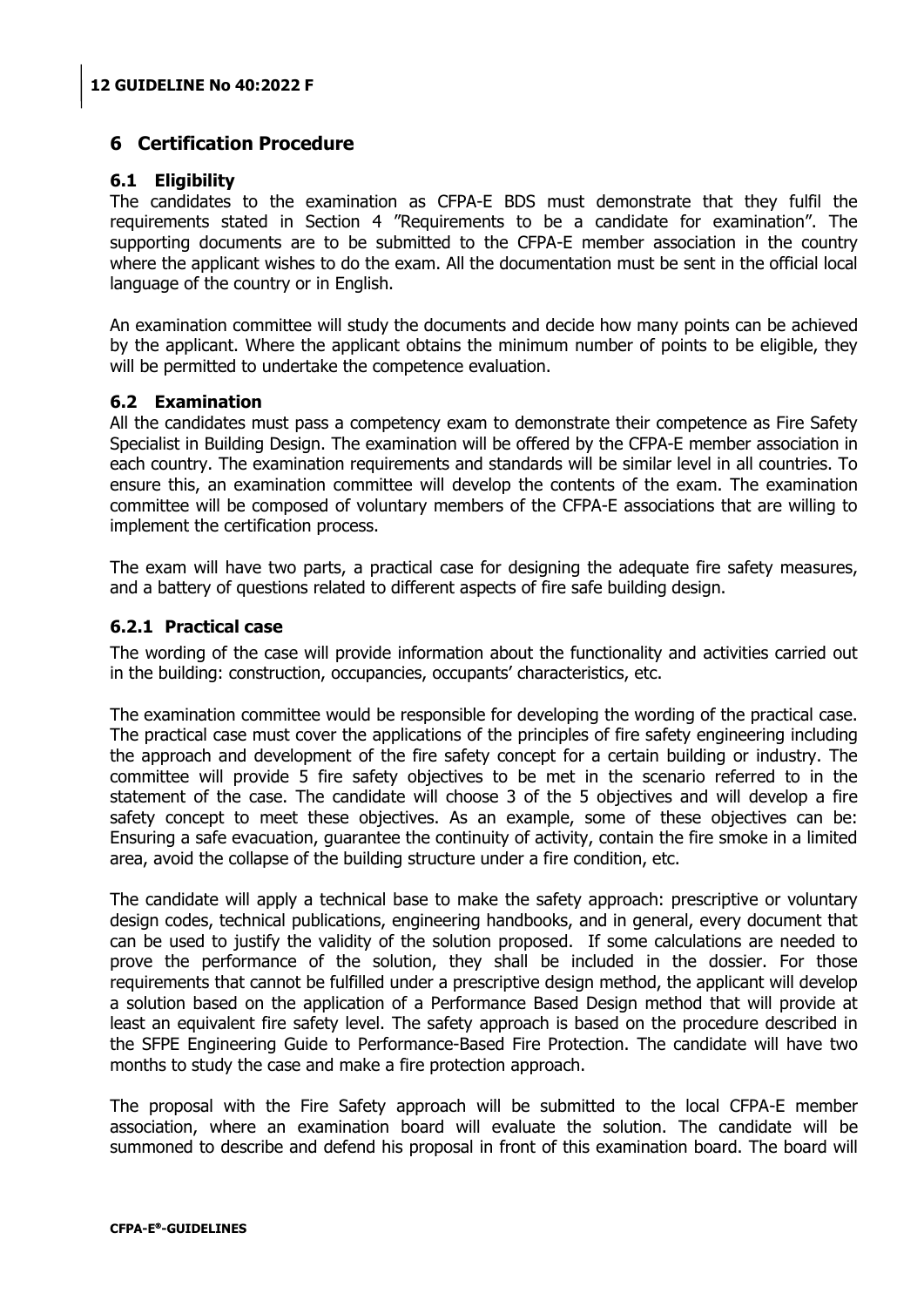ask the applicant specific questions about the design, and will ask him for a new approach in case some of the acceptance parameters are changed. The examination board will also be able to ask the candidate during examination on how to make a basic fire safety approach for the fulfilment of any of the safety objectives that have not been developed.

The duration of this test will be approximately 3 hours. At least 50 % of answers shall be correct in order to pass the exam.

The candidate must be able to describe clearly in his proposal:

#### **Fire safety objectives:**

The objectives of fire safety and protection design shall be clearly defined. These objectives are generally quite broad and deal with life safety, property protection, business interruption and environment preservation.

#### **Functional requirements:**

The objectives are very broad but they are not sufficiently specific to provide a basis for an engineering design. It is therefore essential to stablish functional requirements associated with performance criteria that can be used to assess whether the fire safety objectives have been adequately achieved.

#### **Qualitative design review:**

The qualitative design review includes:

- The definition of acceptance criteria.
- The risk analysis and selection of fire scenarios.
- The initial proposal of fire safety and protection design.

Prior to carrying out fire engineering calculations, it is necessary to set certain criteria, which results must meet before they will be considered sufficiently close to reality to be acceptable. These criteria are called "acceptance criteria".

The candidate must then select the most likely or hazardous fire scenarios, according to a previous risk analysis.

According to the results of the corresponding fire scenario, the candidate will propose the fire safety and protection solutions, which will limit the frequency and the consequence of the fire.

#### **Quantitative analysis of design:**

This quantitative analysis of design involves the determination of the consequences of the design fires (fire scenarios) considering the proposed fire safety solutions. Engineering methods are used to evaluate the potential solutions.

#### **Fire protection systems:**

The candidate will be able to make a basic design of the fire protection systems proposed in each zone, for both active and passive fire protection systems.

#### <span id="page-12-0"></span>**6.2.2 Battery of questions**

On the same day the candidate is summoned to defend the design proposal, he will have to answer a battery of 20 short questions regarding different fire protection and fire safety aspects related to the "Application focused topics" described in Section 5.2.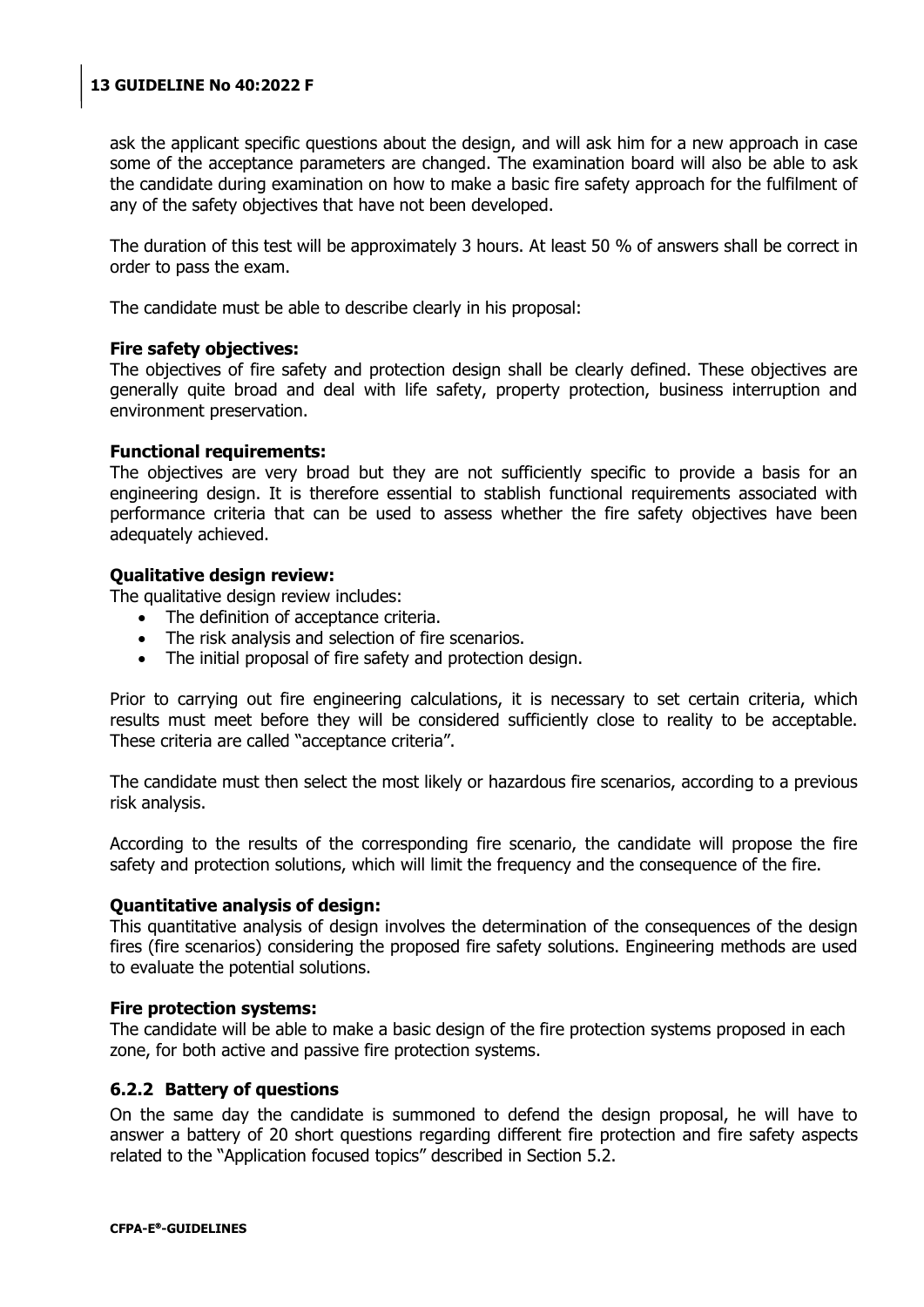The examination committee will decide how many questions will be related to each topic. The examination board in every country will decide the wording of every question. The battery of questions will include some regarding to local (national) regulations. The duration of this part will be 2 hours.

At least 50 % of answers shall be correct in order to pass the exam.

#### <span id="page-13-0"></span>**6.3 Certification**

Where the applicant succeeds in passing both tests, and has paid the examination fee, he will be awarded with a certificate that accredits him as a CFPA-E Fire Safety Specialist in Building Design.

Where the applicant fails one of the two tests, they will be permitted to repeat only the test failed in the next call for examination, by paying the examination fee for that specific test. Where the applicant fails again and remains interested in obtaining the certificate, full re-examination will be required.

#### <span id="page-13-1"></span>**6.4 Certificate validity**

The certificate is valid for a period of 5 years. After the end of each period, the certificate can be renewed provided that:

- The applicant has paid the renewal fee to the entity that issued the certificate.
- The applicant has demonstrated that he/she is involved in a Continual Professional Development process that enables knowledge and skills in fire safety to be maintained. Certification is evaluated according to a scoring system that includes credits for working experience, for continuous training programs, and for attending conferences. See chapter [6.5](#page-13-2) to see how to demonstrate skills maintenance.

In case the certificate´s period of validity expires and the applicant has not been able to demonstrate skills maintenance according to 6.5, the only possible way to obtain the certification is by passing the exam again. The applicant may re-validate an expired certificate within one year of the expiration date.

#### <span id="page-13-2"></span>**6.5 Skills maintenance**

To renew the certification, the applicant must accumulate at least 30 points in different activities related to fire protection, during the 5 years cycle between recertification. As the fire safety engineer must keep his knowledge up-to-date, at least 3 points will have to come from professional development activities: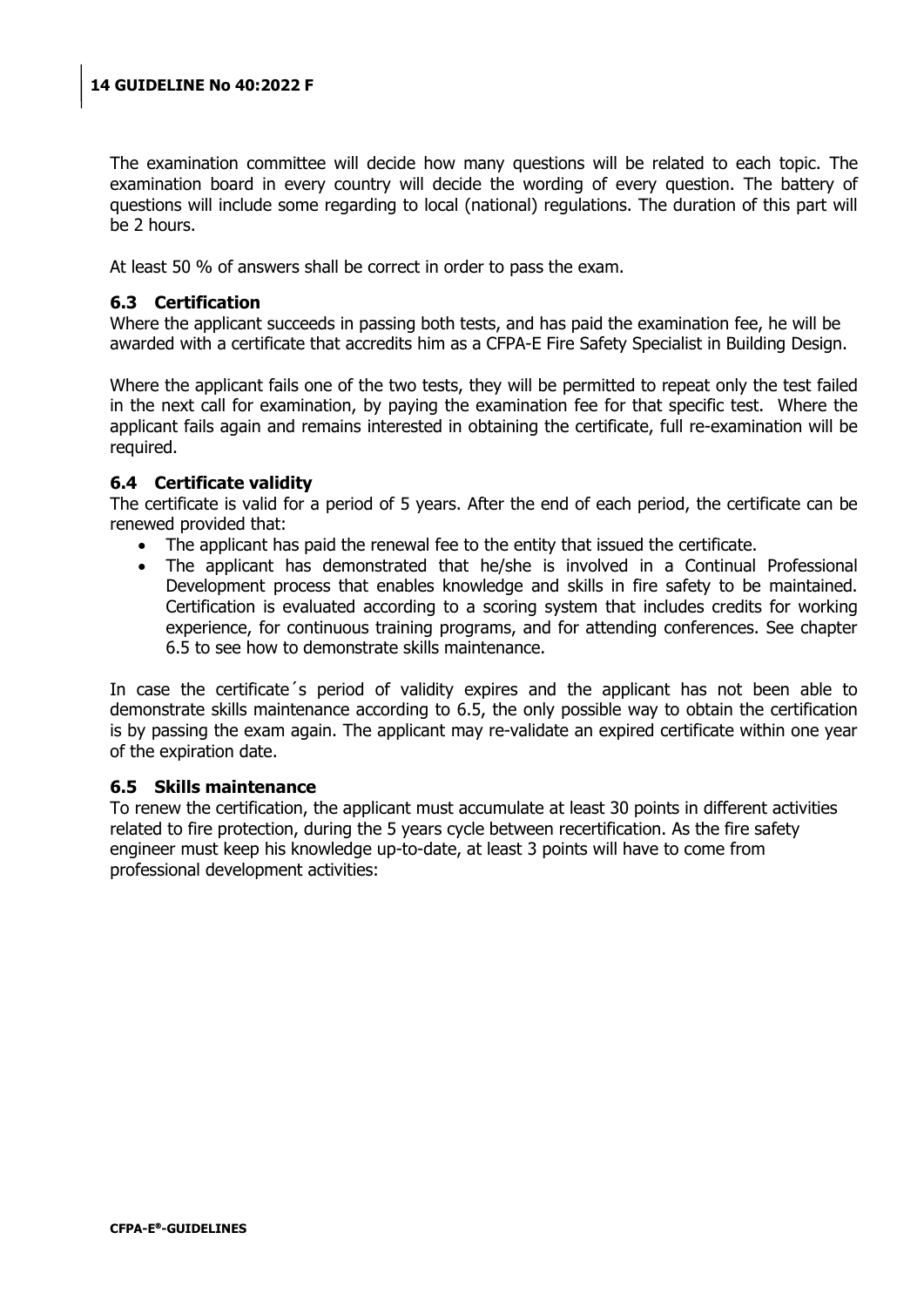| <b>CATEGORY</b>                                                                                                                               | <b>ASSIGNED POINTS</b>                                                        | <b>MAX. PERMITTED</b><br><b>POINTS</b> | <b>ACCEPTABLE</b><br><b>DOCUMENTATION</b>                                                                                  |  |  |
|-----------------------------------------------------------------------------------------------------------------------------------------------|-------------------------------------------------------------------------------|----------------------------------------|----------------------------------------------------------------------------------------------------------------------------|--|--|
|                                                                                                                                               | Project Director (1<br>point/dedicated<br>month)                              | 27 points per cycle                    | Fire Engineering<br>Design Brief (FEDB)<br>$^{(1)}$ or;                                                                    |  |  |
| Professional<br>practice                                                                                                                      | Responsible for one<br>area in the project<br>(0,5 points/dedicated<br>month) | 25 points per cycle                    | list of references<br>witnessed by at least<br>two persons working<br>in the field of fire<br>safety or building<br>design |  |  |
| Professional<br>development -<br><b>CFPA-E courses</b>                                                                                        | 3 points per course<br>and day or equivalent<br>(2)                           | 25 points per cycle                    | Attestation of<br>participation                                                                                            |  |  |
| Professional<br>development -<br>other fire protection<br>courses                                                                             | 1,5 points per course<br>and day $(3)$                                        | 15 points per cycle                    | Attestation of<br>participation                                                                                            |  |  |
| Professional<br>$development - fire$<br>protection<br>conferences                                                                             | 1 points per<br>conference day or<br>equivalent <sup>(5)</sup>                | 15 points per cycle                    | Attestation of<br>participation                                                                                            |  |  |
| <sup>(1)</sup> Fire Engineering Design Brief to demonstrate professional practice will have the minimum<br>contents described in Section 4.4. |                                                                               |                                        |                                                                                                                            |  |  |

<sup>(2)</sup> 1 day = At least 6h of effective training or course = 3 points. See Tables 3 & 4.

 $^{(3)}$  1 day = At least 6h of effective training or course = 1,5 points

 $^{(4)}$  1 day = At least 6h of effective conference = 1 point

 $^{(5)}$  1 day = At least 6h of effective conference = 0,5 points

Table 2. Requirements for recertification of CFPA-E BDS

For re-certification, to justify "Training" requirements (attendance to courses and conferences) will be enough to present an attestation of participation (no need for examination).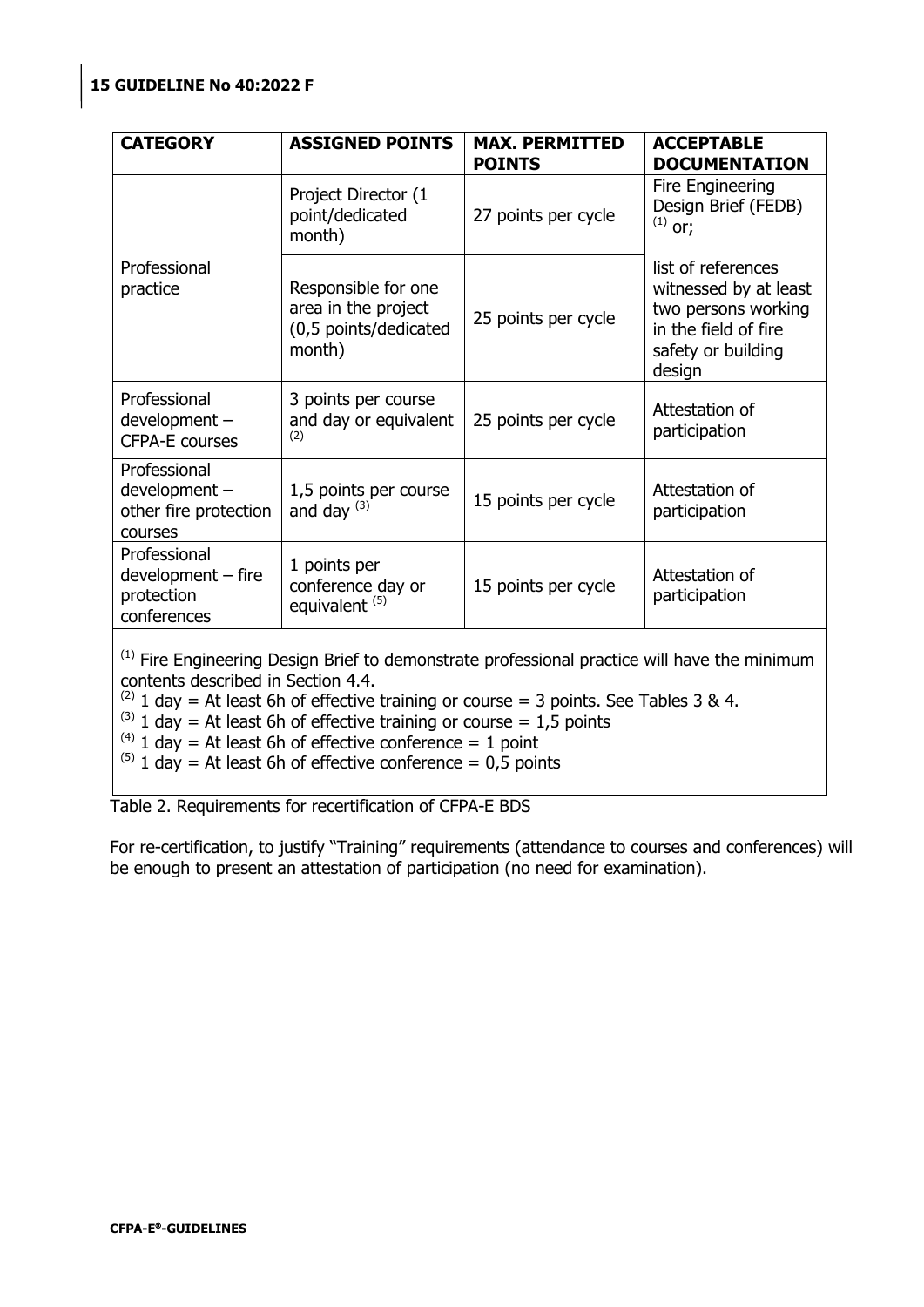## <span id="page-15-0"></span>**7 CFPA-E Courses related to Fire Safe Building Design**

#### <span id="page-15-1"></span>**7.1 CFPA-E Courses**

The following table describes which CFPA-E Courses deal with the core topics as detailed in section [5.1.](#page-8-0)

| Core Topic                                    |                                                               | <b>CFPA-E Course</b>                        | Duration<br>(hours/<br>credits) | Points for<br>certification<br>$\ast$ | Points for<br>recertification<br>$**$ |
|-----------------------------------------------|---------------------------------------------------------------|---------------------------------------------|---------------------------------|---------------------------------------|---------------------------------------|
| Fire Dynamics and Fire<br>Chemistry           |                                                               | Fire Safety $-$<br>Management Cycle         | 60                              | 5,0                                   | 27                                    |
|                                               | <b>Building Fire Safety</b><br><b>Fire Protection Systems</b> | Fire Safety - Technical<br>Cycle            | 90                              | 7,5                                   | 27                                    |
| Fire Risk/Hazard                              |                                                               | Fire Risk Management                        | 30                              | 2,5                                   | 15                                    |
| Analysis                                      |                                                               | <b>Fire Risk Assessment</b>                 | 30                              | 2,5                                   | 15                                    |
| Performance Based                             |                                                               | Performance Based<br>Design for Fire Safety | 90                              | 7,5                                   | 27                                    |
| Design                                        |                                                               | Principles of fire safety<br>engineering    | 30                              | 2,5                                   | 15                                    |
| * Related to Table 1<br>** Related to Table 2 |                                                               |                                             |                                 |                                       |                                       |

Table 3. CFPA-E Courses for Core FSE Topics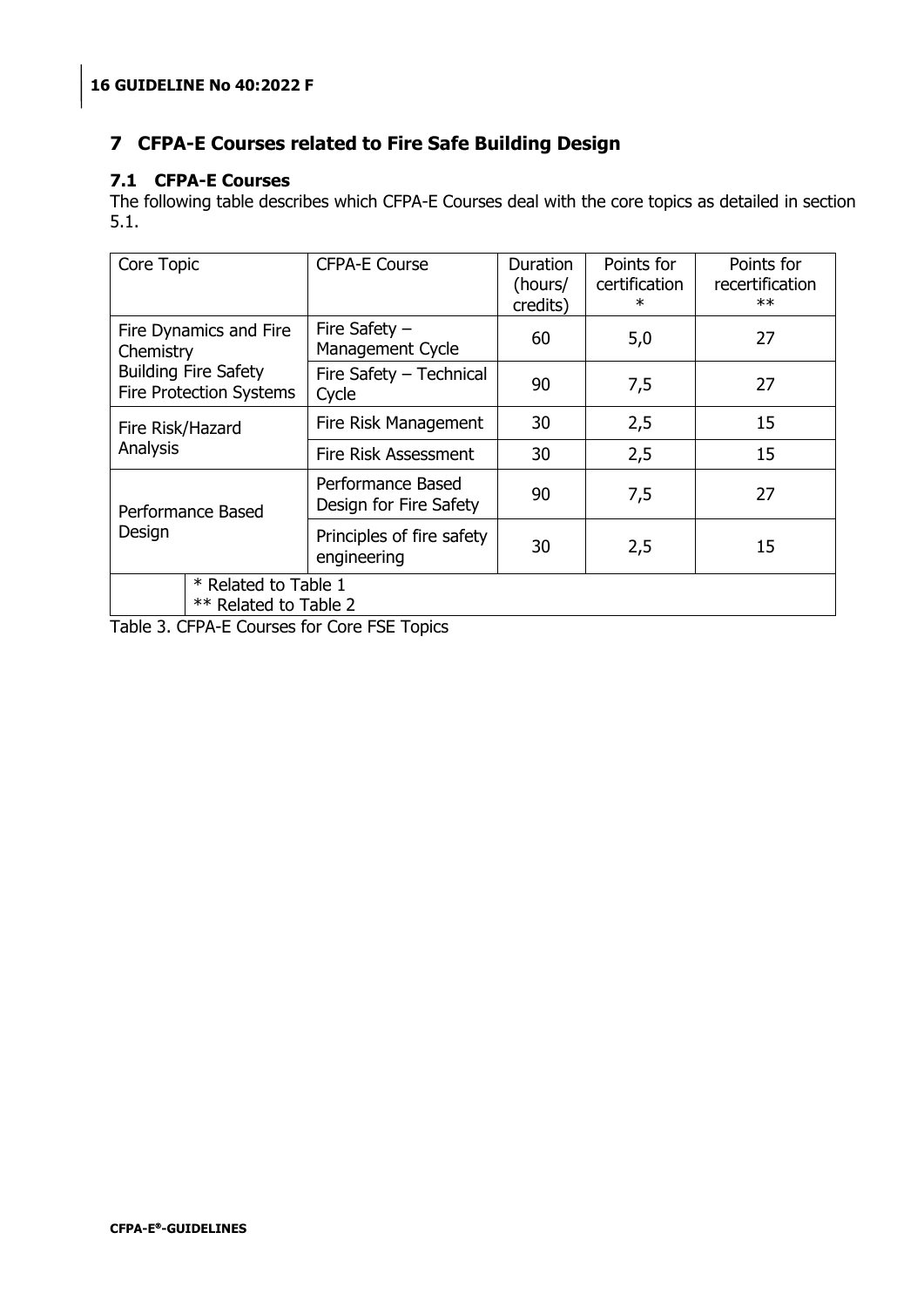## <span id="page-16-0"></span>**7.2 CFPA-E Courses & Guidelines for "Application focused" topics**

The following table describes which CFPA-E Courses deal with the additional "application focused" FSE topics as detailed in section [5.2.](#page-9-0) These courses complement the basic competences of a FSE by specialization in certain topics.

| <b>Application Focus</b><br><b>Topics</b>                     | <b>Related CFPA-E</b><br>Courses                                                                                           | Duration<br>(hours/<br>credits) | Points<br>for<br>certifi<br>cation<br>$\ast$ | Points<br>for<br>recertifi<br>cation<br>$**$ | <b>Related CFPA-E</b><br>Guidelines                                                                                            |
|---------------------------------------------------------------|----------------------------------------------------------------------------------------------------------------------------|---------------------------------|----------------------------------------------|----------------------------------------------|--------------------------------------------------------------------------------------------------------------------------------|
| <b>Water-Based</b>                                            | Sprinkler operator                                                                                                         | 12                              | 0,5                                          | 6                                            | --                                                                                                                             |
| Suppression<br>systems                                        | Sprinkler system:<br>basic course                                                                                          | 12                              | 0,5                                          | 6                                            |                                                                                                                                |
| Non water-based<br>suppression                                | Gas system<br>operator                                                                                                     | 12                              | 0,5                                          | 6                                            | No.14:2007F:                                                                                                                   |
| (special hazards)                                             | Operator of<br><b>Stationary Fire</b><br><b>Protection Systems</b><br>containing<br>Fluorinated<br><b>Greenhouse Gases</b> | 12                              | 0,5                                          | 6                                            | Fire protection in<br>information<br>technology<br>facilities                                                                  |
| Detection, Alarm, &<br><b>Smoke Control</b><br><b>Systems</b> | Fire Detection and<br>Alarm Systems<br>Operator                                                                            | 6                               | 0,5                                          | 3                                            |                                                                                                                                |
|                                                               | Smoke and heat<br><b>Exhaust Systems</b><br>Operator                                                                       | 6                               | 0,5                                          | 3                                            |                                                                                                                                |
| Explosion<br>Prevention &                                     | Explosion<br>protection manager                                                                                            | 30                              | 2,5                                          | 15                                           |                                                                                                                                |
| Protection                                                    | Explosion<br>(Prevention and<br>Protection in places<br>where explosive<br>atmospheres may<br>occur)                       | 12                              | 1,0                                          | 6                                            | No.31:2013F:<br>Protection against<br>self-ignition and<br>explosions in<br>handling and<br>storage of silage<br>and fodder in |
|                                                               | Classification of<br>explosive<br>Hazardous areas                                                                          | 12                              | 1,0                                          | 6                                            | farms                                                                                                                          |
| <b>Structural Fire</b><br>Protection                          | Installation and<br>inspection of<br>products for<br>passive fire<br>protection in<br>buildings                            | 12                              | 1,0                                          | 6                                            |                                                                                                                                |
| Fire Investigation                                            | Fire Investigation                                                                                                         | 30                              | 2,5                                          | 15                                           | --                                                                                                                             |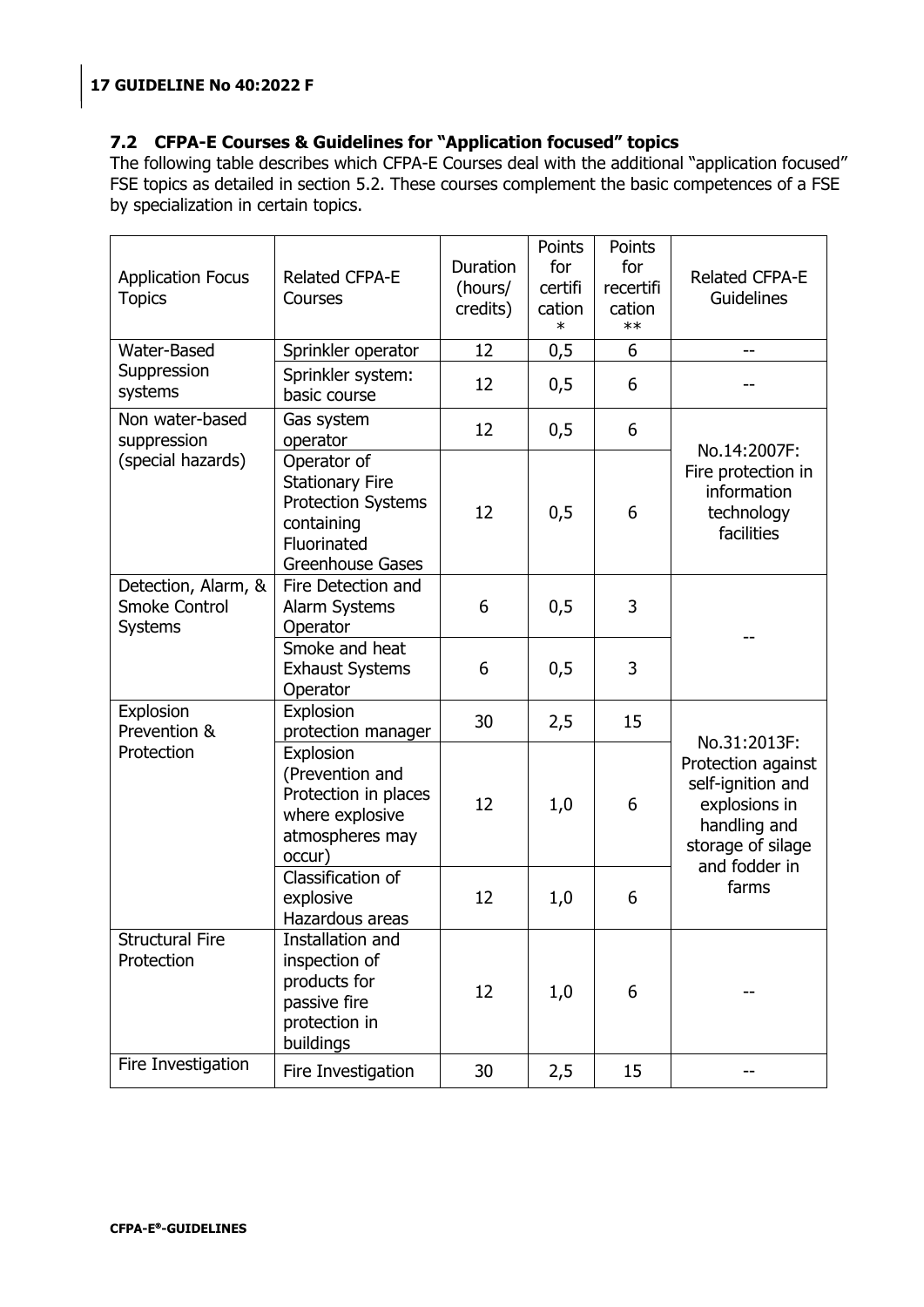| Egress & Life<br>Safety Analysis                          | Evacuation<br><b>Steward</b>                          | 6  | 0,5 | 3  | No.2:2013F. Panic<br>& emergency exit<br>devices                                      |
|-----------------------------------------------------------|-------------------------------------------------------|----|-----|----|---------------------------------------------------------------------------------------|
|                                                           |                                                       |    |     |    | No.5:2003F.<br>Guidance signs,<br>Emergency<br>lighting and<br>General lighting       |
|                                                           |                                                       |    |     |    | No.19:2009F. Fire<br>safety engineering<br>concerning<br>evacuation from<br>buildings |
|                                                           |                                                       |    |     |    | No.33:2015F:<br>Evacuation of<br>people with<br>disabilities                          |
| Management of<br>Wildland-Urban<br><b>Interface Fires</b> | <b>Risk Management</b><br>of Natural Hazards          | 30 | 2,5 | 15 | No.6:2015N:<br><b>Forest Fires</b>                                                    |
| <b>Industrial Fire</b><br>Safety                          | Fire Safety in<br>Transformation<br><b>Facilities</b> | 12 | 1,0 | 6  | No.22:2012F:<br>Wind turbines-Fire<br>Protection<br>Guideline                         |
|                                                           | Introduction to<br>thermography                       | 18 | 1,5 | 9  | No.14:2007F:<br>Fire protection in<br>information<br>technology<br>facilities         |
|                                                           | Thermography of<br>electrical<br>installations        | 30 | 2,5 | 15 | No.18:2003F:<br>Fire & Protection<br>in chemical<br>manufacturing<br>site             |
|                                                           | Hot works                                             | 6  | 0,5 | 3  | No.12:2012F:<br>Fire safety basics<br>for hot work<br>operatives                      |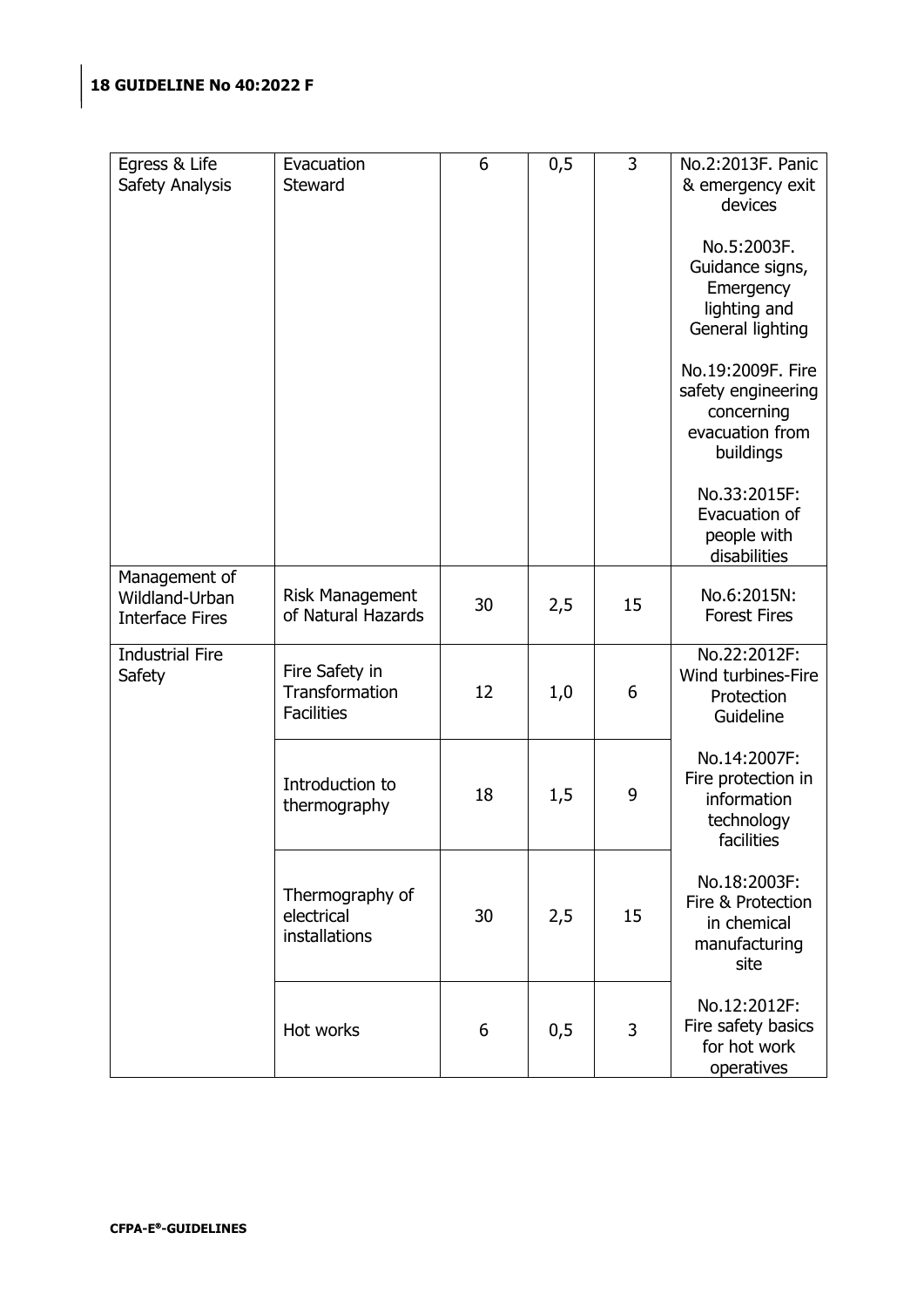| Transport,<br>exhibition and<br>Fire Safety and<br>storage<br><b>Security Museums</b><br>30<br>2,5<br>15<br>and Historical<br>No.30:2013 F:<br>Managing fire<br>Premises Specialist<br>buildings<br>No.4:2010F:<br>Risk management<br>Consequence<br>15<br>30<br>2,5<br>of technical safety<br>Analysis<br>Introduction to | Non-Industrial Fire<br>Safety | Introduction to the<br>Management of<br>Hotel Fire Safety | 6  | 0,5 | 3 | No.29:2013 F:<br>Protection of<br>paintings: |
|----------------------------------------------------------------------------------------------------------------------------------------------------------------------------------------------------------------------------------------------------------------------------------------------------------------------------|-------------------------------|-----------------------------------------------------------|----|-----|---|----------------------------------------------|
|                                                                                                                                                                                                                                                                                                                            |                               |                                                           |    |     |   | safety in historical                         |
|                                                                                                                                                                                                                                                                                                                            |                               |                                                           |    |     |   |                                              |
| assessment<br>planning                                                                                                                                                                                                                                                                                                     |                               | <b>Business continuity</b>                                | 12 | 2,5 | 6 | qualitative fire risk                        |
| Risk Based Land<br>No.1:2015 F<br><b>Fire Protection</b><br>3<br>0,5<br>6<br>use planning<br>Management<br>Fire protection<br>System<br>management                                                                                                                                                                         |                               |                                                           |    |     |   |                                              |
| system<br>Fire Safety During<br>3<br>0,5<br>6<br>No.21:2012F:<br><b>Construction Works</b>                                                                                                                                                                                                                                 |                               |                                                           |    |     |   | Fire prevention on<br>construction sites     |
| * Related to Table 1<br>** Related to Table 2                                                                                                                                                                                                                                                                              |                               |                                                           |    |     |   |                                              |

<span id="page-18-0"></span>Table 4. CFPA-E Courses and Guidelines for "Application Focused" FSE Topics

## **8 Quality and Independency**

Quality Control and Independence are of key importance for the development of the certification.

## <span id="page-18-1"></span>**8.1 Internal Audits**

This refers to the Internal Audits Procedure for CFPA-E Technical Cycle

## <span id="page-18-2"></span>**8.2 Independency**

Only one of the three members of the Examination Committee should be personnel of the CFPA member country.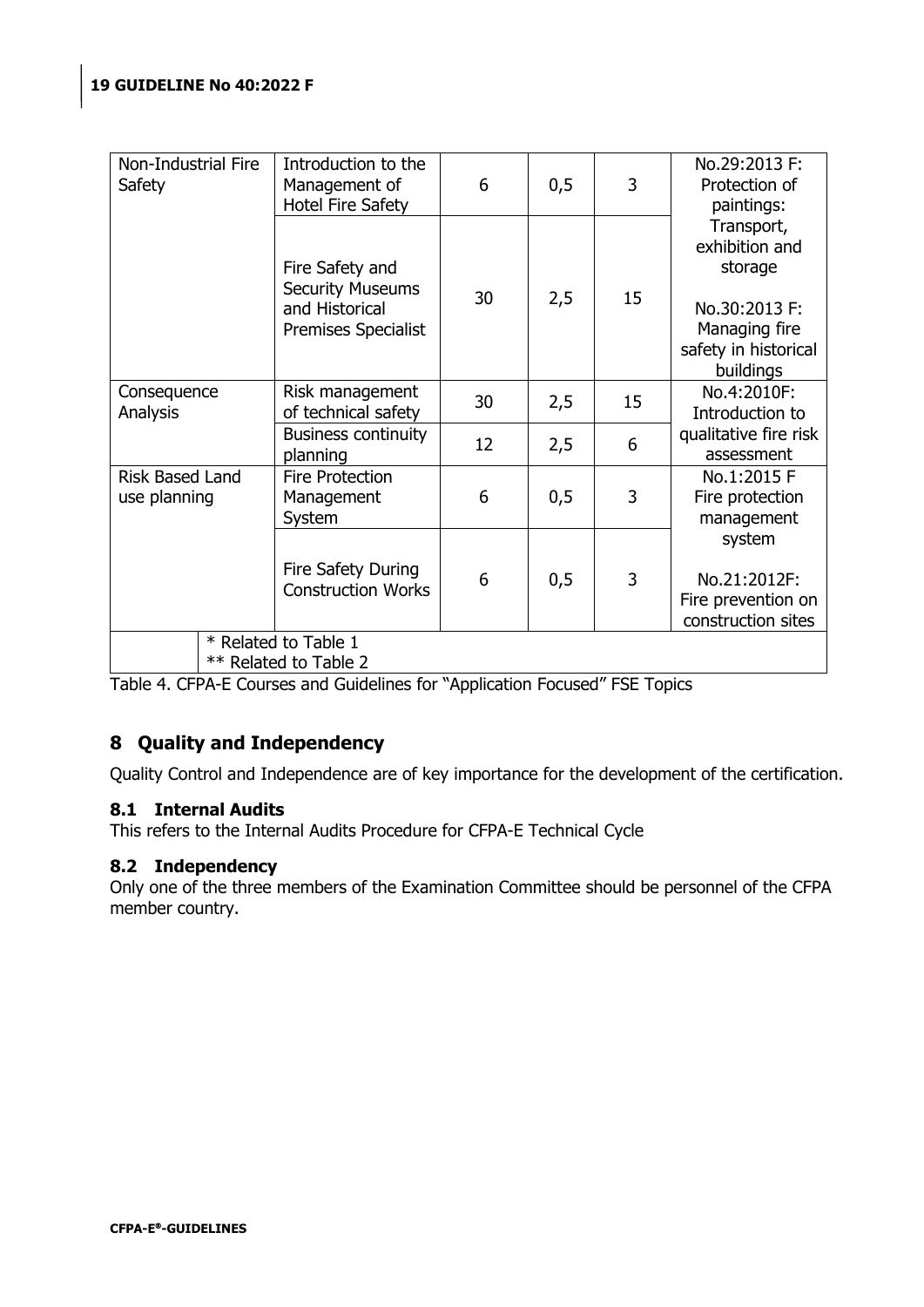## <span id="page-19-0"></span>**European guidelines**

#### Fire

| 1 II C                                                                                      |
|---------------------------------------------------------------------------------------------|
| Guideline No 1 F - Internal fire protection control                                         |
| Guideline No 2 F - Panic & emergency exit devices                                           |
| Guideline No 3 F - Certification of thermographers                                          |
| Guideline No 4 F - Introduction to qualitative fire risk assessment                         |
| Guideline No 5 F - Guidance signs, emergency lighting and general lighting                  |
| Guideline No 6 F - Fire safety in care homes                                                |
| Guideline No 7 F - Safety distance between waste containers and buildings                   |
| Guideline No $8$ F - Preventing arson – information to young people                         |
| Guideline No 9 F - Fire safety in restaurants                                               |
| Guideline No 10 F - Smoke alarms in the home                                                |
| Guideline No 11 F - Recommended numbers of fire protection trained staff                    |
| Guideline No 12 F - Fire safety basics for hot work operatives                              |
| Guideline No 13 F - Fire protection documentation                                           |
| Guideline No 14 F - Fire protection in information technology facilities                    |
| Guideline No 15 F - Fire safety in guest harbours and marinas                               |
| Guideline No 16 F - Fire protection in offices                                              |
| Guideline No 17 F - Fire safety in farm buildings                                           |
| Guideline No 18 F - Fire protection on chemical manufacturing sites                         |
| Guideline No 19 F - Fire safety engineering concerning evacuation from buildings            |
| Guideline No 20 F - Fire safety in camping sites                                            |
| Guideline No 21 F - Fire prevention on construction sites                                   |
| Guideline No 22 F - Wind turbines - Fire protection guideline                               |
| Guideline No 23 F - Securing the operational readiness of fire control system               |
| Guideline No 24 F - Fire safe homes                                                         |
| Guideline No 25 F - Emergency plan                                                          |
| Guideline No 26 F - withdrawn                                                               |
| Guideline No 27 F - Fire safety in apartment buildings                                      |
| Guideline No 28 F - Fire safety in laboratories                                             |
| Guideline No 29 F - Protection of paintings: transports, exhibition and storage             |
| Guideline No 30 F - Managing fire safety in historic buildings                              |
| Guideline No 31 F - Protection against self-ignition end explosions in handling and storage |
| of silage and fodder in farms                                                               |
| Guideline No 32 F - Treatment and storage of waste and combustible secondary raw            |
| materials                                                                                   |
| Guideline No 33 F - Evacuation of people with disabilities                                  |
| Guideline No 34 F - Fire safety measures with emergency power supply                        |
| Guideline No 35 F - Fire safety in warehouses                                               |
| Guideline No 36 F - Fire prevention in large tents                                          |
| Guideline No 37 F - Photovoltaic systems: recommendations on loss prevention                |
| Guideline No 38 F - Fire safety recommendations for short-term rental accommodations        |
| Guideline No 37 F - Fire protection in schools                                              |
| Guideline No 38 F - Fire safety recommendations for short-term rental accommodations        |
| Guideline No 39 F - Fire protection in schools                                              |

## Natural hazards

Guideline No 1 N - Protection against flood Guideline No 2 N - Business resilience – An introduction to protecting your business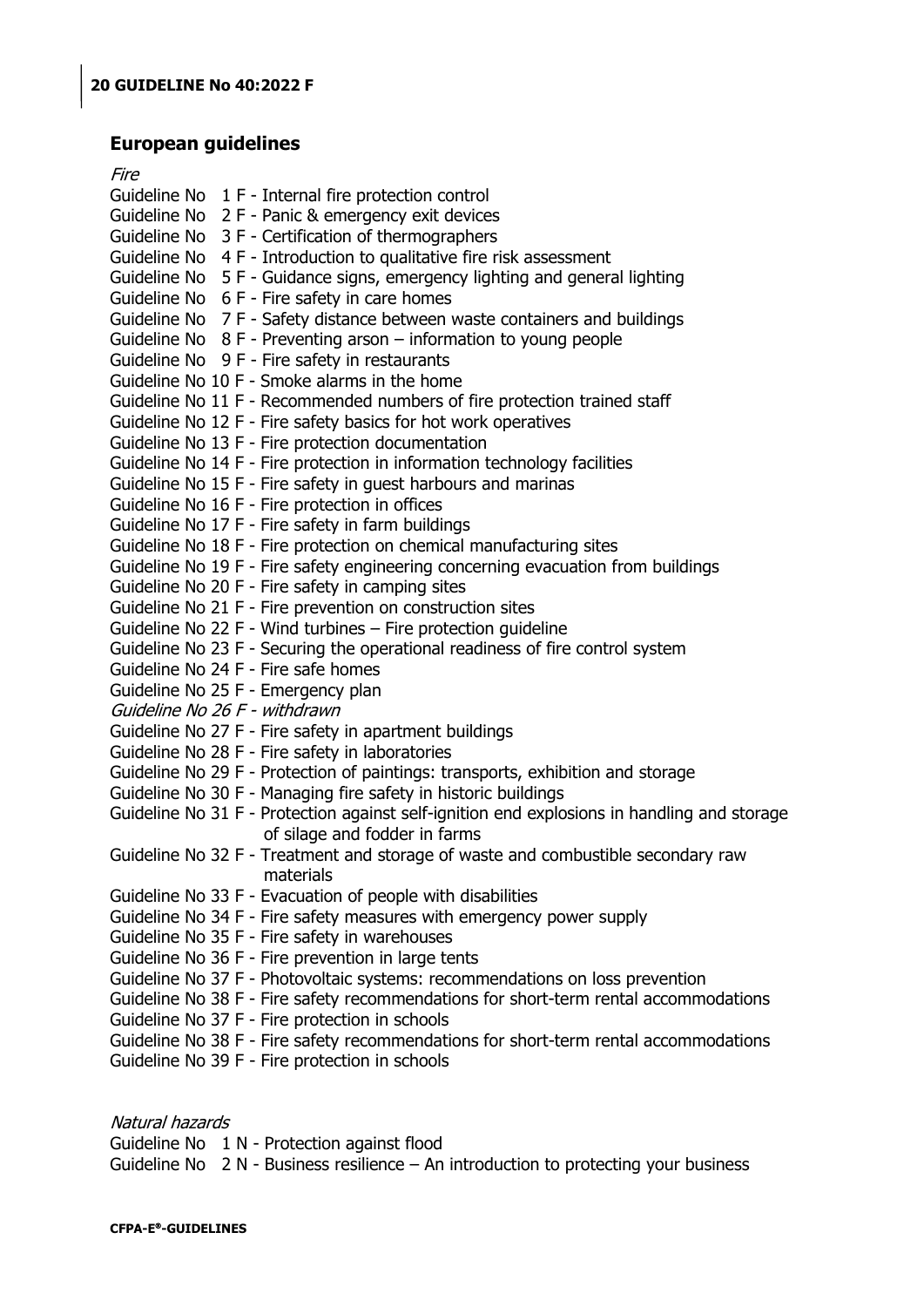Guideline No 3 N - Protection of buildings against wind damage Guideline No 4 N - Lighting protection Guideline No 5 N - Managing heavy snow loads on roofs Guideline No 6 N - Forest fires Guideline No 7 N - Demountable / Mobile flood protection systems

#### **Security**

- Guideline No 1 S Arson document
- Guideline No 2 S Protection of empty buildings
- Guideline No 3 S Security systems for empty buildings
- Guideline No 4 S Guidance on keyholder selections and duties
- Guideline No 5 S Security guidelines for museums and showrooms
- Guideline No 6 S Security guidelines emergency exit doors in non-residential premises
- Guideline No 7 S Developing evacuation and salvage plans for works of art and heritage buildings
- Guideline No 8 S Security in schools
- Guideline No 9 S Recommendation for the control of metal theft
- Guideline No 10 S Protection of business intelligence
- Guideline No 11 S Cyber security for small and medium-sized enterprises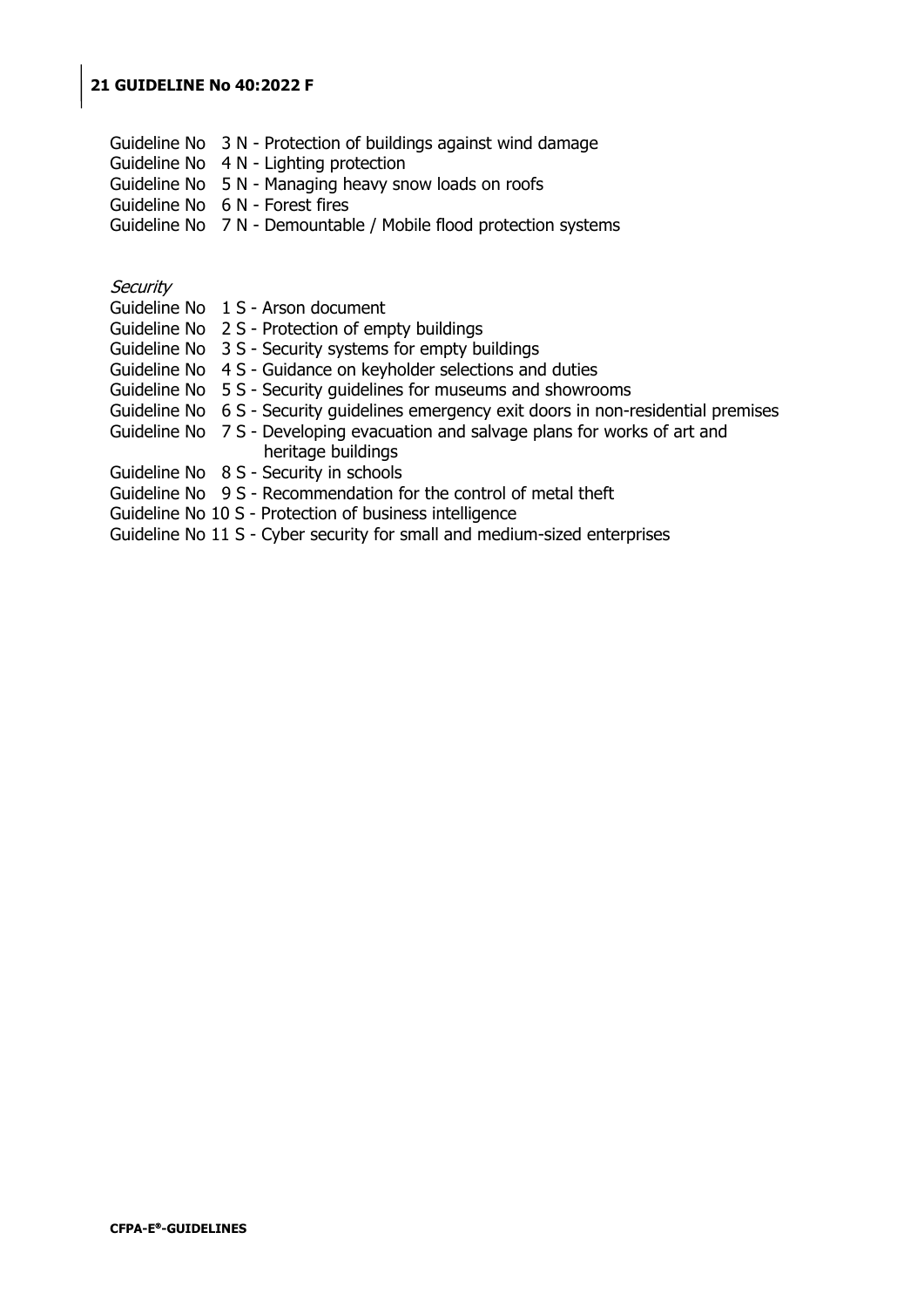Comments and corrective actions:

| <u> The Common Section of the Common Section of</u> |
|-----------------------------------------------------|
|                                                     |
| and in                                              |
| a a                                                 |
|                                                     |
| the control of the control of the control of        |
|                                                     |
| the control of the control of the control of        |
|                                                     |
| the control of the control of the con-              |